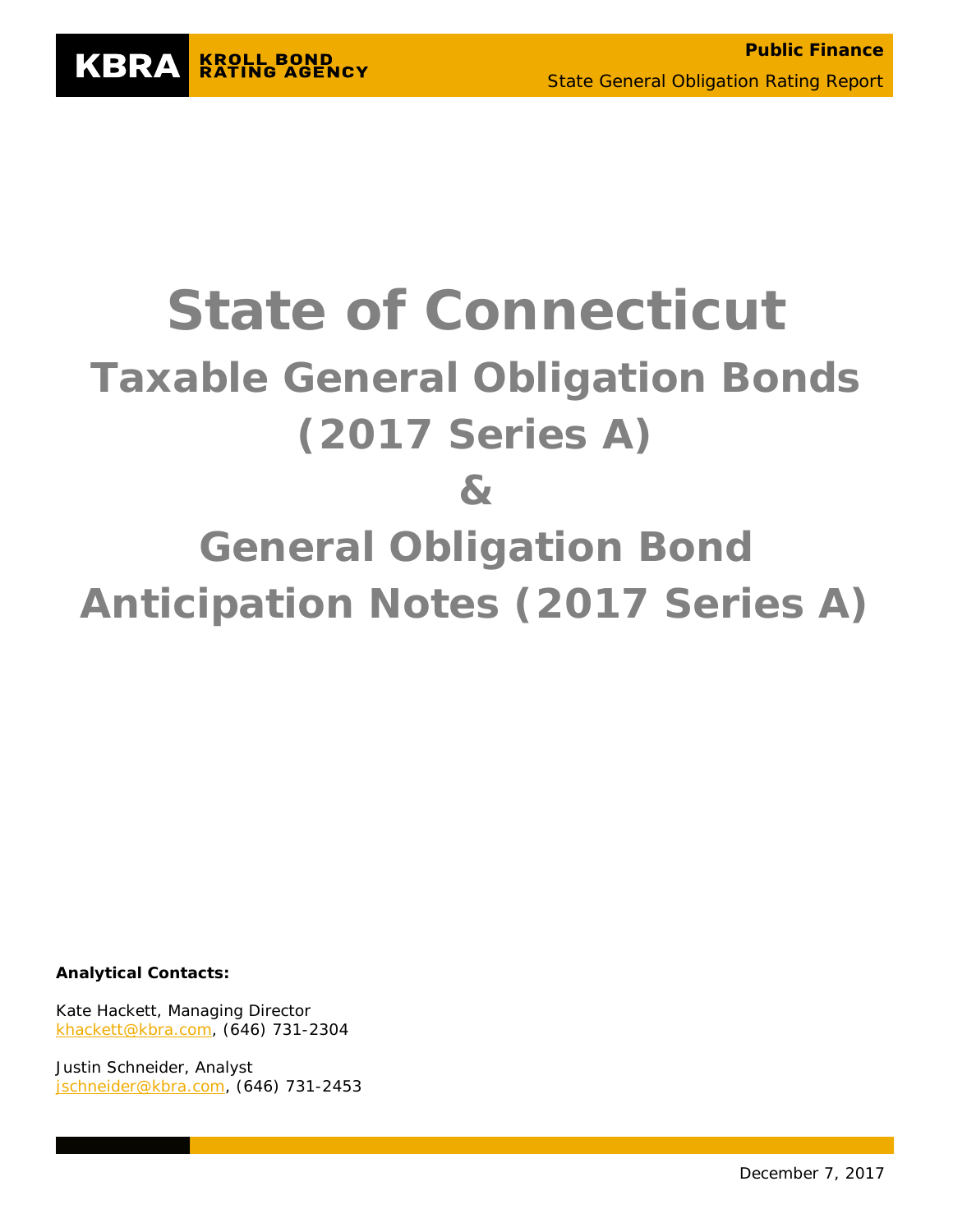

# **Table of Contents**

| Rating Determinant 1: Management Structure, Budgeting Practices and Policies 7 |  |
|--------------------------------------------------------------------------------|--|
|                                                                                |  |
|                                                                                |  |
|                                                                                |  |
|                                                                                |  |
|                                                                                |  |
|                                                                                |  |
|                                                                                |  |
|                                                                                |  |
|                                                                                |  |
|                                                                                |  |
|                                                                                |  |
|                                                                                |  |
|                                                                                |  |
|                                                                                |  |
|                                                                                |  |
|                                                                                |  |
|                                                                                |  |
|                                                                                |  |
|                                                                                |  |
|                                                                                |  |
|                                                                                |  |
|                                                                                |  |
|                                                                                |  |
|                                                                                |  |
|                                                                                |  |
|                                                                                |  |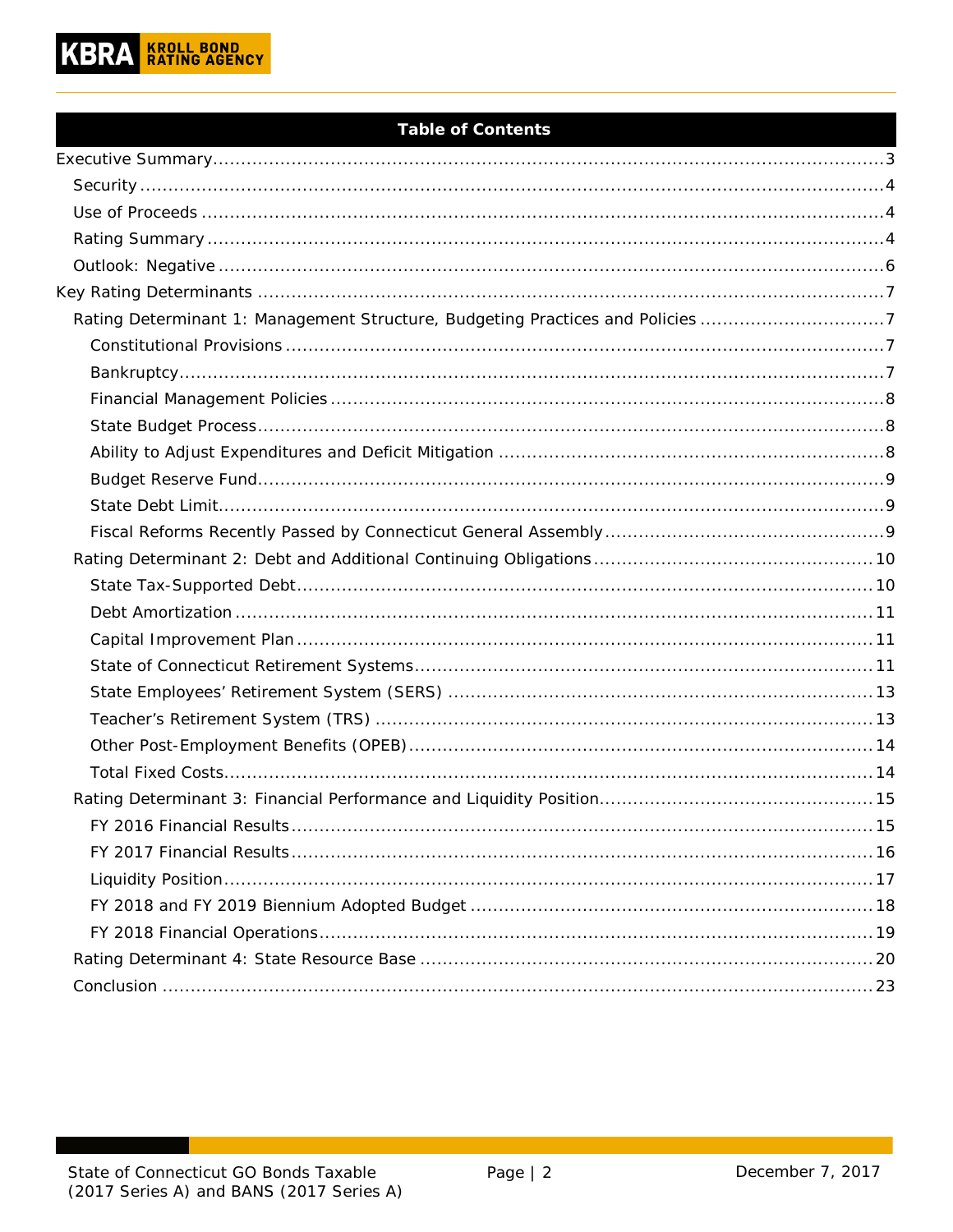# <span id="page-2-0"></span>**Executive Summary**

Kroll Bond Rating Agency (KBRA) has taken the following actions relating to the State of Connecticut (the "State") and Connecticut Innovations, Incorporated.

| <b>Ratings</b>                                                    |        |                |               |                                |  |  |  |  |
|-------------------------------------------------------------------|--------|----------------|---------------|--------------------------------|--|--|--|--|
| <b>State of Connecticut (the "State")</b><br><b>Issuer:</b>       |        |                |               |                                |  |  |  |  |
| Series/Bond                                                       | Rating | <b>Outlook</b> | <b>Action</b> | Amount                         |  |  |  |  |
| Taxable General Obligation Bonds (2017 Series A)                  | AA-    | Negative       | Assigned      | Approx.<br>\$450.0 million     |  |  |  |  |
| General Obligation Bond Anticipation Notes<br>(2017)<br>Series A) | $K1+$  |                | Assigned      | Approx.<br>\$400.0 million     |  |  |  |  |
| <b>General Obligation Bonds</b>                                   | AA-    | Negative       | Affirmed      | Approx.<br>\$18.06 billion $2$ |  |  |  |  |
| <b>Connecticut Innovations, Incorporated 1</b><br><b>Issuer:</b>  |        |                |               |                                |  |  |  |  |

| Series/Bond                                                         | Rating | Outlook         | <b>Action</b> | Amount                        |
|---------------------------------------------------------------------|--------|-----------------|---------------|-------------------------------|
| State of Connecticut General Fund Obligation Bonds<br>2014 Series A | AA-    | <b>Negative</b> | Affirmed      | Approx.<br>\$17.0 million $2$ |

*KBRA's long-term ratings do not apply to bonds backed by a letter of credit or liquidity facility, unless otherwise noted.*

*<sup>1</sup> KBRA views the obligation of the State to pay debt service on the 2014 Series A Bonds as tantamount to the general obligation security of the State.*

*2 Amounts are as of November 1, 2017*

The short-term rating on the General Obligation Bond Anticipation Notes (2017 Series A) (BANS) is based on KBRA's long term rating on the State of Connecticut General Obligation Bonds and KBRA's review of factors that may impact market access for financing to retire the BANS. For mapping of the long-term rating to the short-term rating, please refer to the short-term **[KBRA Rating Scale](https://www.krollbondratings.com/ratings/methodologies/rating-scales)**.

The State has demonstrated its ability to access the financial markets through its history of issuance of longterm debt several times a year. The State has \$18.1 billion outstanding in General Obligation Bonds. Prior to this issuance, the State last issued BANS in 2015. The State Bond Commission has authorized bonds to retire the 2017 Series A BANS under its General Obligation Bond authorization process with a current authorization for \$1 billion of Bond and Notes. The State regularly provides the market with comprehensive disclosure on credit issues and updated financial information. The maturity of the BAN is September 14, 2018.

KBRA's long-term rating assessment is based on its review of the four KBRA rating determinants included in KBRA's 's **U.S. State [General Obligation Rating](http://www.krollbondratings.com/show_report/74) Methodology** KBRA has assigned the following Rating Determinant ratings:

- Management Structure, Budgeting Practices and Policies: AA+
- Debt and Additional Continuing Obligations: A+ (revised from AA-)
- Financial Performance and Liquidity Position: A+
- State Resource Base: AA-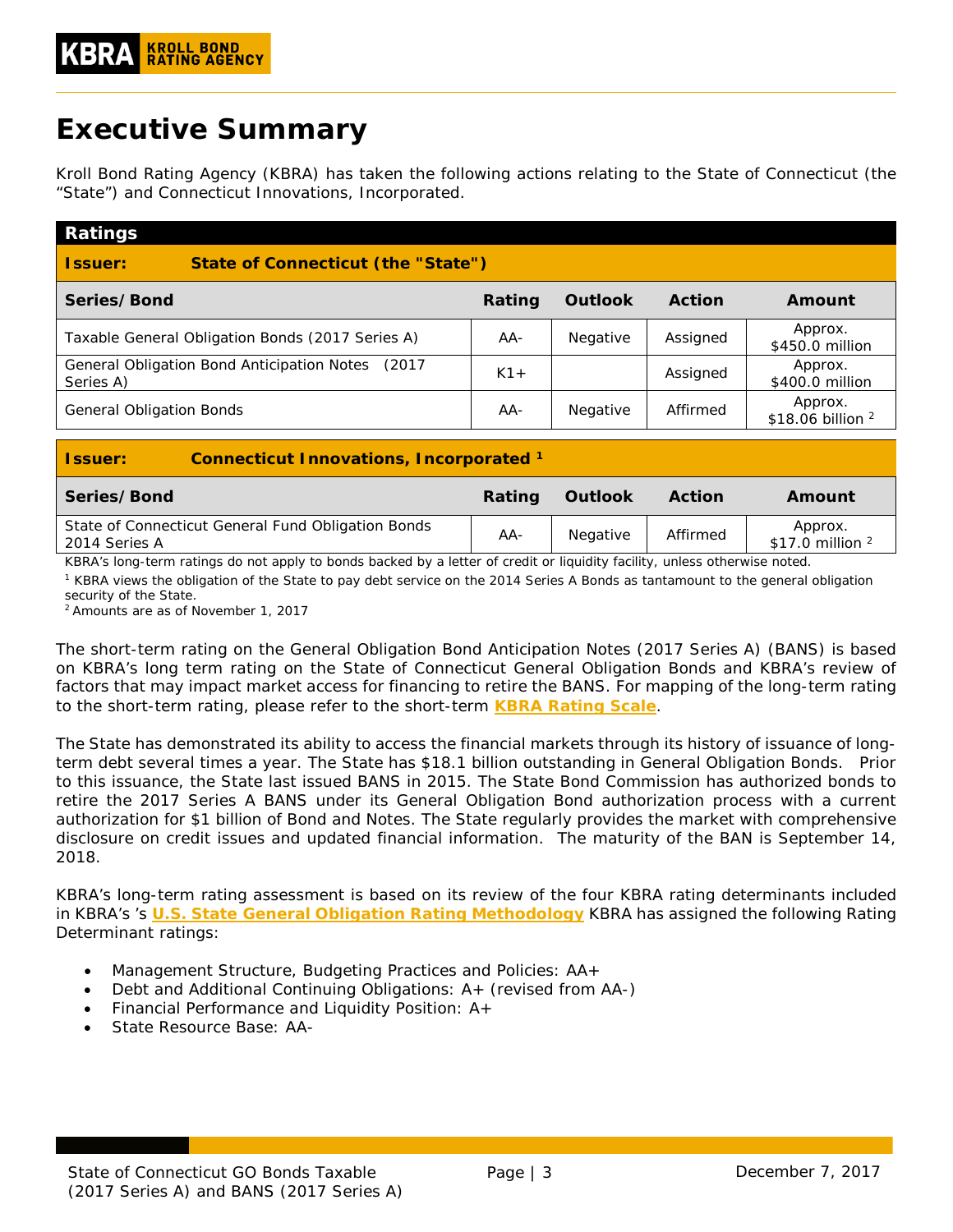# <span id="page-3-0"></span>**Security**

The Taxable General Obligation Bonds (2017 Series A) and General Obligation Bond Anticipation Notes (2017 Series A) are general obligations of the State and are secured by Connecticut's full faith and credit pledge. All general obligation bond debt service of the State is deemed appropriated without further action by the State Legislature.

# <span id="page-3-1"></span>**Use of Proceeds**

Proceeds of the 2017 Series A Bonds and 2017 Series A Notes will be used to fund capital projects of the State.

#### **Key Rating Strengths**

- Current leadership has demonstrated an ability and willingness to make adjustments during the fiscal year to maintain budget balance.
- A strong financial management framework exists for tracking revenues and monitoring budget performance as well as an established mechanism for adjusting budgeted expenditures during the fiscal year.
- Connecticut has the highest personal per capita income in the country at \$69,311 for calendar year 2016.
- Available cash balances provide good liquidity for operations, without utilization of external borrowing.

#### **Key Rating Concerns**

- Depletion of the State's Budget Reserve Fund over the last three years to an amount equal to 1.1% of General Fund expenditures in FY 2017.
- State's recent difficulty in accurately projecting personal income tax levels impacted by the performance of volatile financial markets, specifically capital gains taxes, and continued lack of significant growth in wage levels across the State.
- State's increasing budgetary burden related to fixed costs, specifically debt service, pension contributions, and Medicaid expenditures.
- Both the State debt burden and the State's level of pension liabilities are high, compared to other states, on a per capita basis and as a percentage of personal income and GSP.

# <span id="page-3-2"></span>**Rating Summary**

KBRA's assignment of the AA- rating and Negative outlook on the State of Connecticut Taxable General Obligation Bonds (2017 Series A) and a K1+ rating to the General Obligation Bond Anticipation Notes (2017 Series A) reflects the State's difficulty over the last several years to accurately project final and estimated income tax revenue levels and continued slow growth in the withholding portion of income taxes. These factors have resulted in ongoing personal income tax revenue shortfalls over the last several fiscal years. The State continues to closely monitor revenue performance and budget to actual operating performance on a monthly basis and both the Governor and the Legislature have taken action to balance financial operations, as needed, over the last three years. KBRA views the State's ability and willingness to adjust the budget very positively and expects the State to continue to take action as needed.

The State has drawn on the Budget Reserve Fund (BRF) to balance operations when revenue shortfalls at the end of the fiscal year limited options to cut expenditures. Since FY 2016, the State's BRF has been drawn down from \$406.0 million, or 2.3% of FY 2016 General Fund expenditures, to \$213 million, or 1.1% of FY 2017 expenditures, which KBRA considers to be low given the progressive nature of the State's income tax structure and the volatility of revenue collections. In FY 2017, the State experienced a significant shortfall in both personal income tax collections and sales tax revenue due to the ongoing difficulty in tax revenue projection, lower than anticipated wage growth and further weakness in the State economy. FY 2017 ended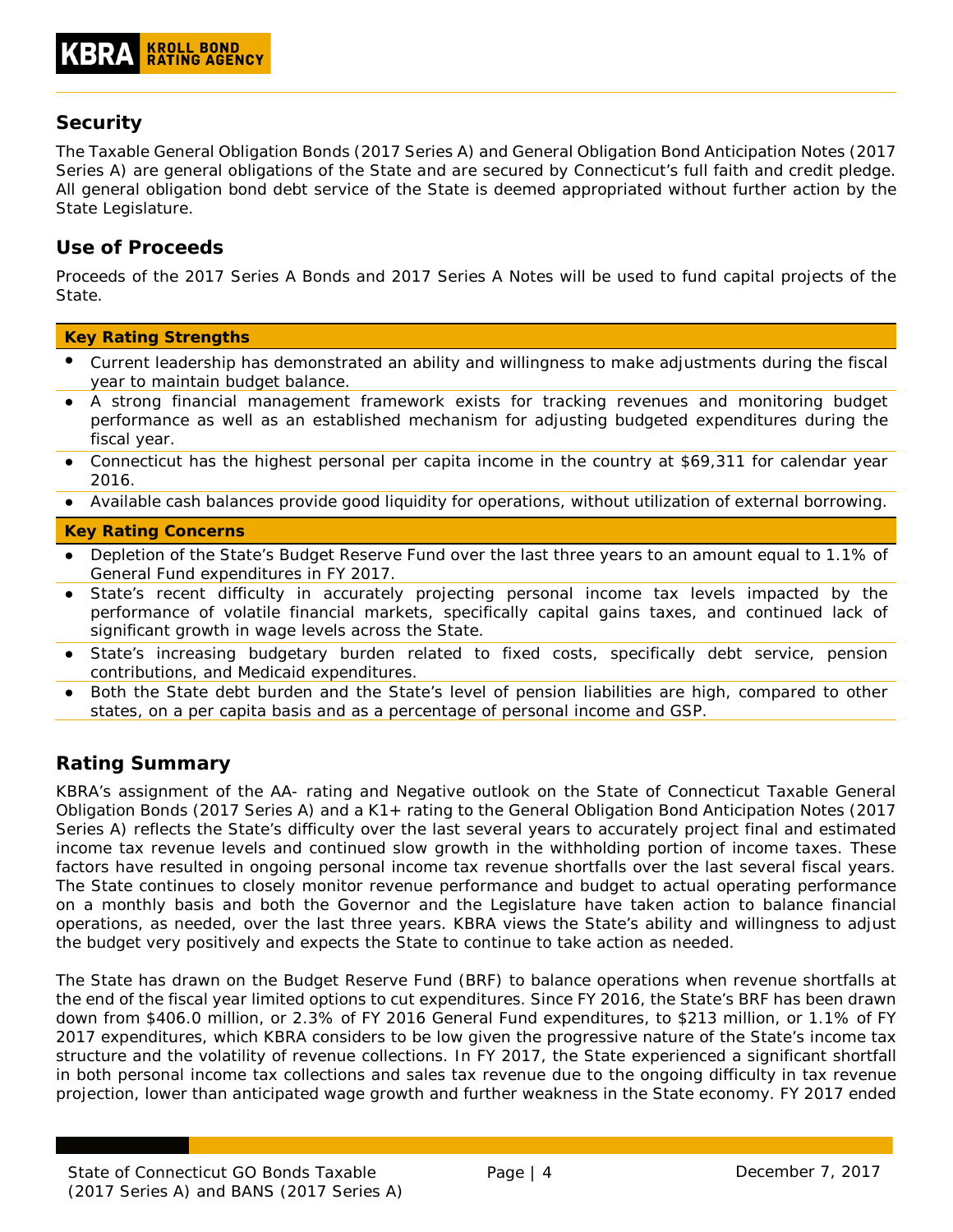with a rather modest operating deficit of \$22.7 million and minimal drawdown of the Budget Reserve Fund due to actions taken under the deficit mitigation plan submitted by the Governor to the Legislature on May 10, 2017. It is notable that significant expenditure action was able to be implemented so close to the end of the fiscal year.

The Governor's proposed budget for the FY 2018/FY 2019 biennium, presented to the General Assembly in February 2017 closed budget gaps of \$1.7 billion in FY 2018 and \$1.9 billion in FY 2019 through a combination of revenue enhancements and expenditure reductions. The spending reductions were largely structural in nature and the revenue enhancements did not raise the major State taxes. The 2018/2019 proposed budget included implementation of municipal cost sharing of pension costs for the Teacher's Retirement System and adjustments to municipal aid In KBRA's view, the Governor's proposed budget reflected a positive effort to partially restructure the State's finances by increasing allocation of costs to local governments based on contraction in the State's revenue base.

The FY 2018-FY 2019 biennium budget was passed by the General Assembly on October 30, 2017 and signed into law by the Governor on October 31, 2017, four months into the fiscal year. Generally, based on conversations with the State's Office of Management and Policy (OPM), the adopted biennium budget is tightly balanced with limited room for budget adjustments on the expenditure side. The State is constrained in its ability to reduce state workforce by the recent agreement with the State employees' union (SEBAC) which prohibits layoffs of unionized workers for a four-year period. In KBRA's view, the adopted biennium budget is not structurally balanced based on use of a substantial level of non-recurring revenues., which include transfers from State operating funds as well as a number of revenue enhancements and tax cuts that are scheduled to expire in FY 2020, unless the General Assembly chooses to include them in the budget for the next biennium. Though the adopted budget does include a reduction in local education funding, it does not reflect a structural shift of cost sharing to local government. Based on the FY 2018/FY 2019 budget impacts, significant potential budget gaps have been identified for the FY 2020/2021 biennium. Budgeted revenues in the FY 2018/FY 2019 biennium budget were based on the May 1, 2017 consensus revenue estimates. Since budget adoption, the November 2017 consensus revenue estimate have been released and General Fund revenue estimates have been revised downwards, as discussed below.

As of November 20,2017, OPM is projecting a \$202.8 million deficit in the General Fund for FY 2018, slightly more than one percent of net General Fund appropriations. These new projections reflect the adopted FY 2018-FY 2019 budget provisions and new consensus revenue estimates that were released on November 13, 2017. Revenue shortfalls are projected in federal grants, income taxes and sales taxes. In KBRA's view, the revenue projections in the adopted FY 2018/FY 2019 budget were fairly conservative, given the State's recent revenue performance, but the November revenue estimates indicate a further slowdown in the economic growth of the State. OPM has noted that there are indications that the final and estimated portion of the income tax may need to be further revised downward at some point in FY 2018. OPM has also noted that that these revenue estimates could be further impacted by changes in taxpayer behavior due to the changes in federal tax law. KBRA will continue to monitor the State's revenue performance and the impact on the State's financial operations.

In KBRA's view, the State continues to operate under a strong framework of financial management policies and procedures. As discussed above, the State closely monitors its budget to actual financial performance on a monthly basis. Under State statutes, the Governor may implement a certain level of expenditure reductions, or rescissions, without legislative approval, to maintain a balanced budget. Over the last several years, the Governor has adjusted the State's operating budget through the rescission process a number of times in response to projected deficits identified as part of the monthly monitoring of financial performance. If the monthly letter on financial performance issued by the Comptroller indicates a projected General Fund deficit greater than 1% of total General Fund appropriations, the Governor is required within thirty days to submit a report to the General Assembly that outlines a plan that the Governor shall implement to reduce expenditures to prevent a deficit. The Governor has developed and submitted deficit mitigation plans to the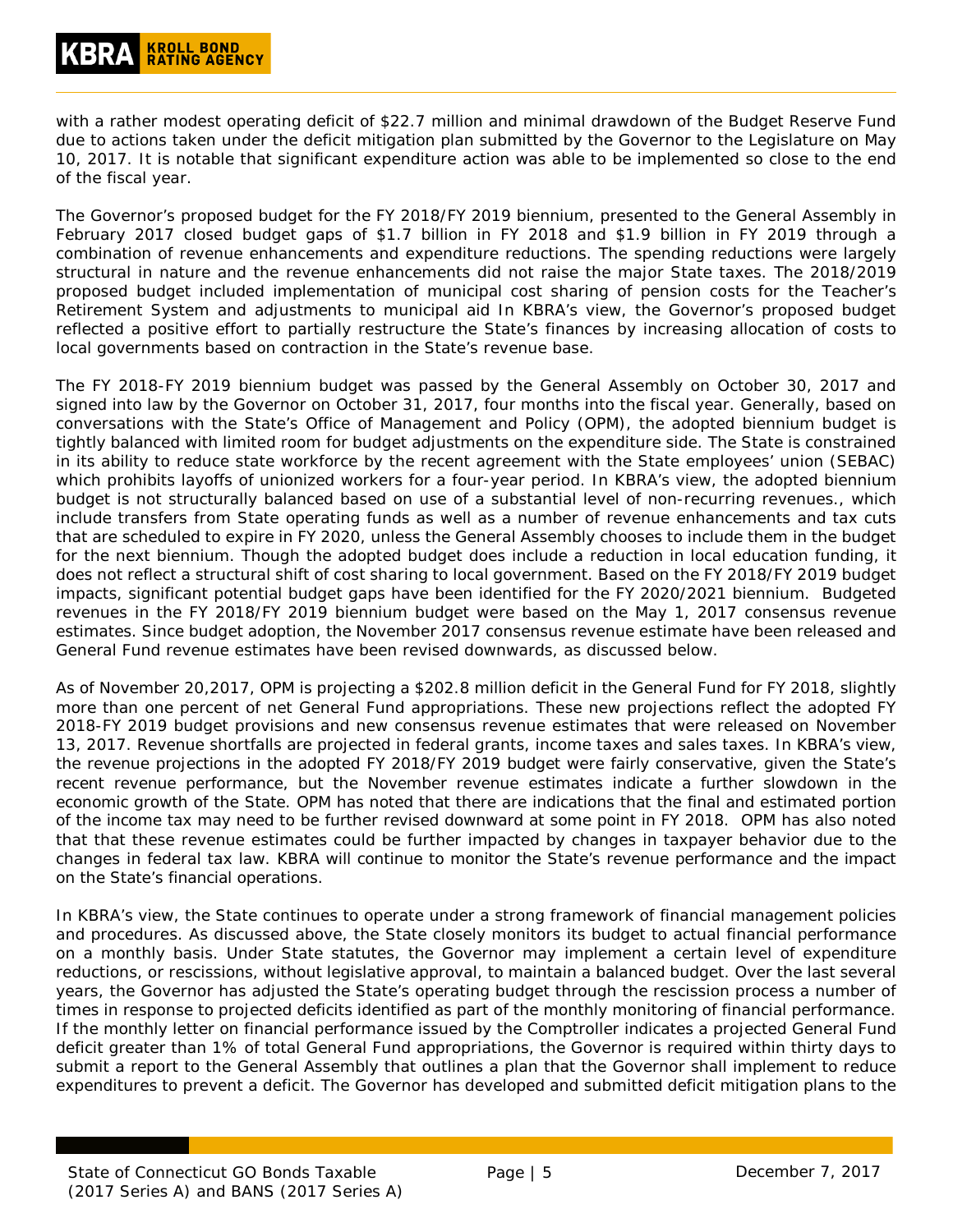General Assembly on a timely basis to restore balance to State operations. The State is currently engaged in the development and submission of a deficit mitigation plan.

Statutes passed by the General Assembly as part of the FY 2018-FY 2019 budget process include a new revenue cap that limits the ability to budget more than a certain percentage of estimated revenues in a budget year, a Revenue Volatility Cap and limits on annual issuance of GO bonds. The Revenue Volatility Cap requires that estimated and final payments of the personal income tax in excess of \$3.15 billion be deposited into the Budget Reserve Fund beginning in FY 2018. Based on the November 2017 consensus revenue estimates, the level of final and estimated taxes for FY 2018 are estimated to be \$3.14 billion. In KBRA's view, the establishment of this provision is a positive credit factor which will significantly reduce the budget volatility associated with budgeting final and estimated revenues going forward.

KBRA continues to view Connecticut's level of state tax-supported debt as high, relative to other states, when compared on a per capita basis and as a percentage of personal income and GSP. The State's high level of debt could potentially reduce financial flexibility and impact the State's ability to continue to provide its high level of services. When aggregate state and local debt of the State is compared to other states, the State's combined state and local debt level is more moderate. The total State's Net Pension Liability (NPL), which reflects the State's level of unfunded pension liability under GASB 68, for the two major pension plans is high compared to other US states. based on the ratio of NPL to population, personal income and GSP measures. The total NPL level falls within the top 10% of all states when compared on a per capita basis and as a percentage of personal income and GSP. The State has fully funded the actuarially recommended contribution for the State employees' pension fund since 2012 and for the State teacher's pension plan since 2006. Over the last several years, the State has instituted changes in the management of its pension and OPEB funds to reduce State contributions and provide the State with a more consistent and predictable schedule of funding requirements in the future. If certain fixed costs are aggregated, including debt service, pension contributions and pay-as-you-go OPEB costs, the total amount paid by the State in FY 2017 represented 18.9% of total governmental expenditures for FY 2016.

## <span id="page-5-0"></span>**Outlook: Negative**

KBRA's **Negative** outlook reflects the State's ongoing difficulty in accurately projecting State revenues, the recent drawdown of the BRF, the risks reflected in the adopted FY 2018-FY 2019 biennium budget and the continued weakness in the State's economy. The depletion of the BRF reduces the State's flexibility in managing future revenue shortfalls and other budget pressures. KBRA will continue to monitor both the trends in personal income tax collections and the State's progress in managing the FY 2018/FY 2019 budget.

In KBRA's view, the following factors may contribute to a rating upgrade:

- Trend of accurate revenue projections leading to budget stability in the General Fund.
- Trend of structurally balanced budgets and actual financial results showing General Fund operating surpluses.
- Sustained increase in funding level of State's Budget Reserve Fund.
- Significant increase in the funded ratios for the State's pension systems.

In KBRA's view, the following factors may contribute to a rating downgrade:

• Continued pressure on personal income tax collections resulting from difficulty in projecting final and estimated tax collections, further shifts in the State's employment base or decline in economic activity.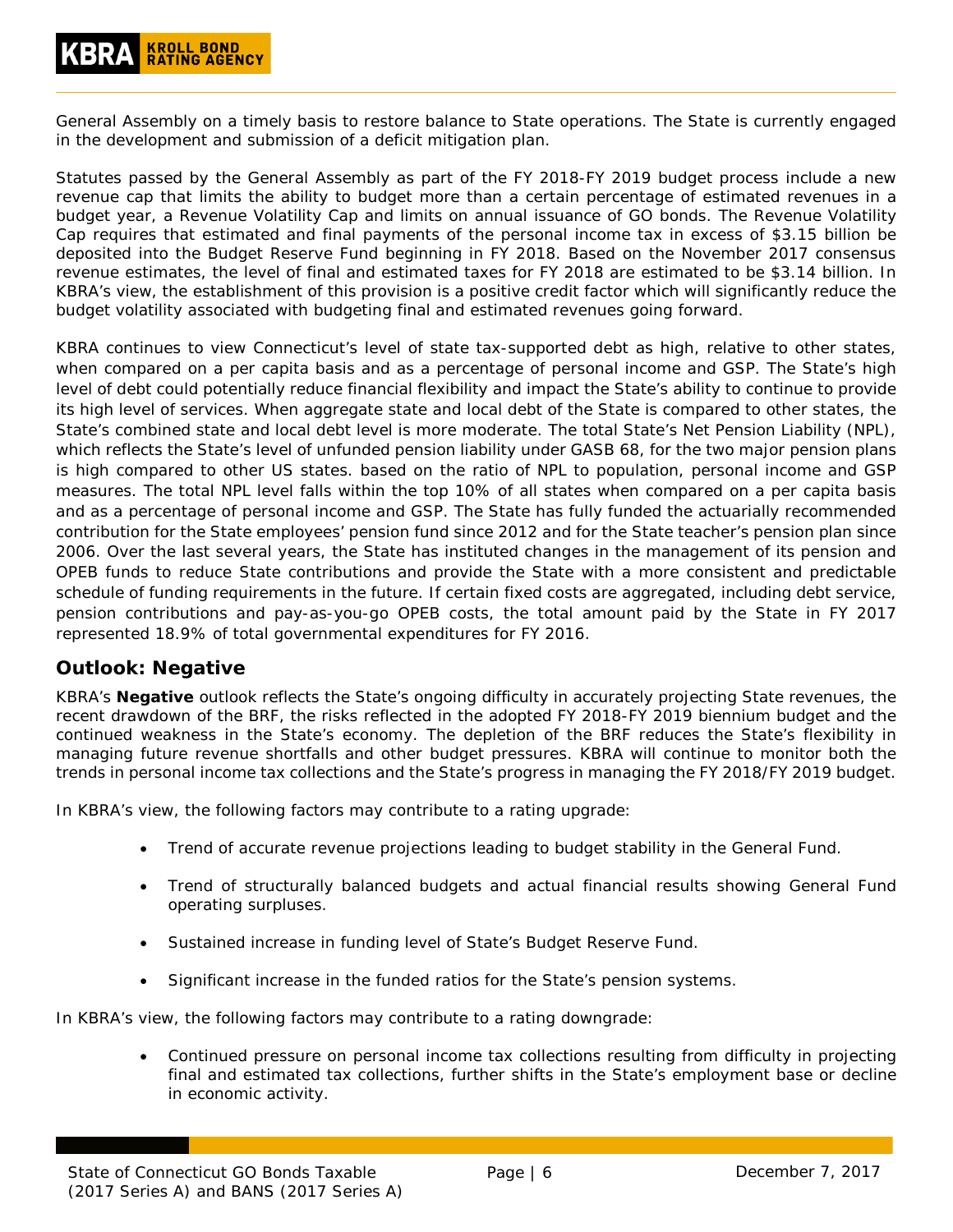- Failure to take actions necessary to maintain budget discipline and balanced financial operations.
- Significant reliance on non-recurring revenues to balance the budget.

# <span id="page-6-0"></span>**Key Rating Determinants**

## <span id="page-6-1"></span>**Rating Determinant 1: Management Structure, Budgeting Practices and Policies**

KBRA views Connecticut's management structure and policies as providing a very strong framework for managing its financial operations and debt issuance compared with other states. Under state statute, the State is required to monitor its financial performance monthly and the Governor is empowered to take action, under statutory limitations, to maintain budget balance. State statutes require consensus revenue forecast to be developed on a regular basis three times a year. The State's statutes allow for broad revenue raising ability.

Under Connecticut's Constitution, the State is divided into three distinct branches: The Legislative, Executive, and Judicial. The executive power of the State is vested in the Governor who by statute is given broad powers. Governor Dannel Malloy was initially elected in November of 2010 for a term beginning in January 2011 and was reelected for a second term beginning in January of 2015. The term of the Governor along with State Treasurer and the Comptroller is four years. Governor Malloy has announced that he is not running for re-election in November 2018.The Treasurer has been in office since 1999. The Treasurer is primarily responsible for receiving and disbursing monies of the State, and is also responsible for management of the State's retirement funds. The State's Bond Commission routinely delegates to the Treasurer the responsibility for carrying out the issuance of debt. The Comptroller is required to issue monthly budgetary reports on the State's financial condition, in conjunction with the Office of Policy Management (OPM). OPM is directly responsible to the Governor for policy development in the areas of budget and financial management and prepares the State budget.

#### <span id="page-6-2"></span>**Constitutional Provisions**

Beginning in November 1992, the State's Constitution provided that the General Assembly must adopt a balanced budget. The Constitution also includes a spending cap on annual growth in expenditures which limits the increase in expenditures to the greater of the five-year average growth in personal income or inflation over the previous year. The cap excludes debt service for general obligation debt and may be exceeded, if the Governor declares a fiscal emergency, by a three-fifths vote of both houses.

General obligation debt is issued under State debt statutes and specific bond authorizations. These statutes provide that the bonds will be general obligations of the State and that the full faith and credit of the State is pledged for repayment. As per the State's contract with the owners of the bonds, all amounts necessary for payment of principal and interest is appropriated without need for legislative approval. There are no express statutory provisions establishing any priorities in favor of general obligation bondholders over other claims against the State. Connecticut is not a voter initiative state.

#### <span id="page-6-3"></span>**Bankruptcy**

Under Chapter 9 of the U.S. Bankruptcy Code, State governments are not permitted to petition courts for protection from creditors, including holders of their general obligation debt.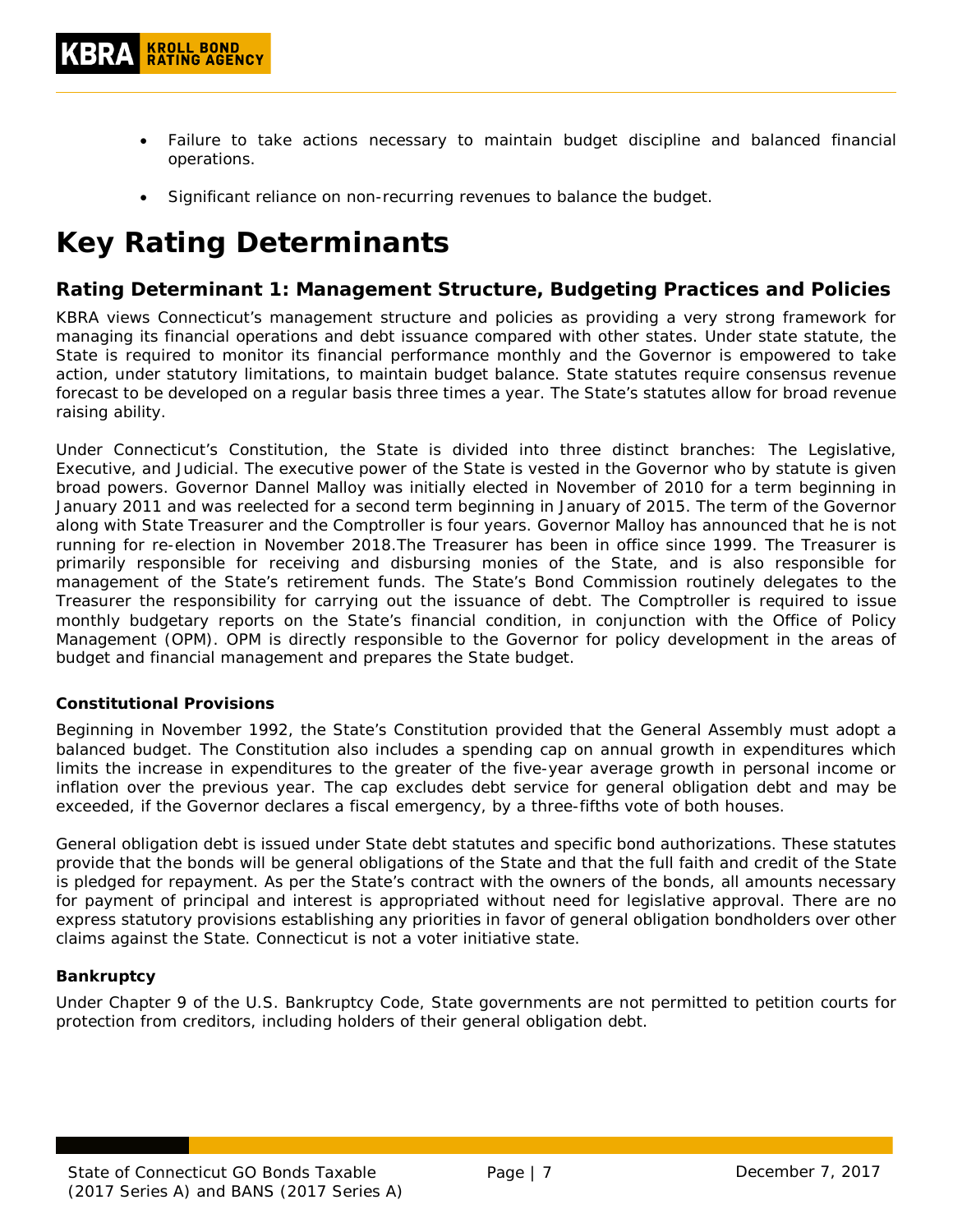#### <span id="page-7-0"></span>**Financial Management Policies**

The State operates under a strong and comprehensive framework of financial management policies, most of which are codified in statute. The State's framework for financial management includes the following planning and reporting components:

- Monthly Reports on Financial Performance— By statute, OPM is required to provide the State Comptroller with a letter with monthly updates to revenue and expenditure projections for the General Fund in the current fiscal year, along with projections for end of fiscal year surplus or deficits. Based on the OPM letter, the Comptroller prepares a monthly letter on financial performance. Both the OPM and the State Comptroller's monthly letter is available on the state's website. KBRA views the Comptroller's and OPM's monthly monitoring and projection of the year-end financial position as an extremely valuable tool in managing the State's finances.
- **Annual Report to Legislature** By statute, each November, OPM and the Office of Fiscal Analysis (OFA) is required to submit a Fiscal Accountability report to the Legislature which projects revenues, expenditures, and ending balances of each fund for the current biennium and the next three fiscal years.
- Three Year Out Report- As part of the budget process, the Governor must annually submit a separate report to the Legislature which sets forth the estimated revenues and expenditures for the current biennium and the next three fiscal years.
- **Consensus Revenue Estimates** OPM and the OFA are required by statute to issue consensus revenue estimates each year by November 10, January 15, and April 30 that cover the current biennium and the next three fiscal years. The development of consensus revenue forecasts utilizes both in house analytic staff and external economic forecasting services. Economic trends are monitored and factored into monthly updates on revenue projections

The Treasurer has investment responsibility for all funds of the State and functions as the trustee of all State pension, retirement, and trust funds. The Treasurer is required to report annually on investment activities by December 31 to the Governor and the State's investment Advisory Council.

#### <span id="page-7-1"></span>**State Budget Process**

The State's fiscal year begins on July 1 and ends on June 30. The State operates on a biennial budget cycle. The FY 2018-FY 2019 biennium commenced on July 1, 2017. The Governor is required to transmit a budget document to the General Assembly in February of odd numbered years setting forth a separate budget for each of the biennium years. Under State Statute, the Governor has the ability to run the State under Executive Order to maintain essential services in the absence of a budget.

In each even numbered year, the Governor must prepare a report (Mid Term Budget Report) on the status of the budget enacted in the previous year with any recommendations on adjustment and revisions for the coming year. All budget recommendations incorporate the consensus revenue estimate process. If a budget surplus or deficit is projected, the Governor will recommend how the deficit will be mitigated or how the surplus will be used. Under the State Constitution, the Governor has the power to veto any line item of any itemized appropriation bill, while at the same time approving the remainder of the bill. The General Assembly may override the Governor's veto by two thirds vote of each legislative house.

#### <span id="page-7-2"></span>**Ability to Adjust Expenditures and Deficit Mitigation**

Under State statute, the Governor is empowered during the fiscal year to reduce the budget allotment, or expenditure request, by up to 5.0% of any specific appropriation to an agency, except for aid to municipalities, up to 3% of the total appropriations of any fund under certain circumstances without Legislative approval in order to maintain balanced financial operations. Such reductions to expenditures are also referred to as rescissions. Such budget allotments are subject to further modification by the Governor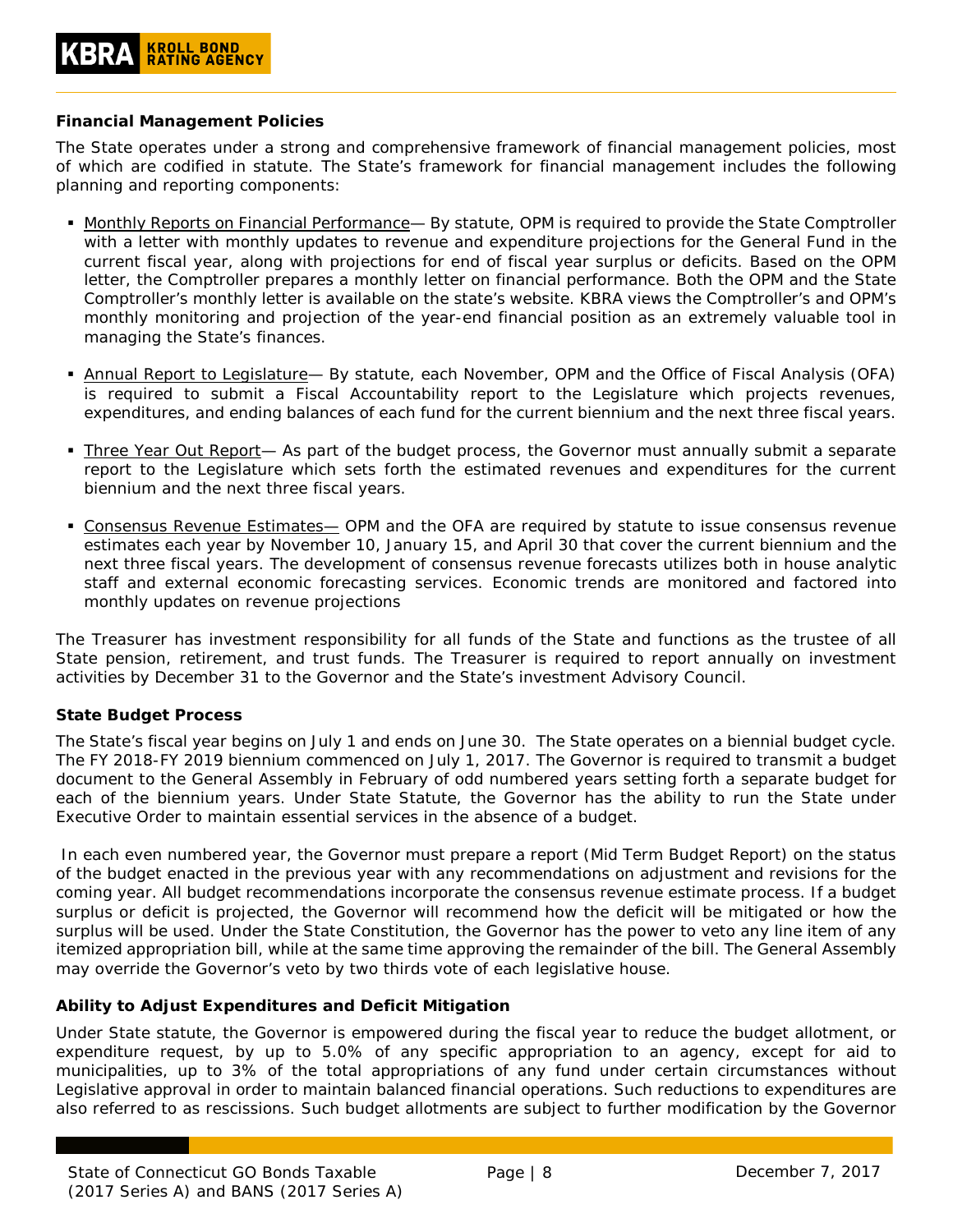throughout the fiscal year if necessary. Beyond these limits, the General Assembly must act to reduce expenditures.

If the monthly status letter on financial performance issued by the Comptroller indicates a projected General Fund deficit greater than 1% of total General Fund appropriations, the Governor is required within thirty days to submit a report to the General Assembly that outlines a plan that the Governor shall implement to reduce expenditures to prevent a deficit.

Over the last several years, the Governor has adjusted the State's operating budget through the rescission process a number of times in response to projected deficits identified as part of the monthly monitoring of financial performance. The Governor has also developed and submitted deficit mitigation plans to the General Assembly on a timely basis to restore balance to State operations. The State is currently engaged in the development and submission of a deficit mitigation plan in response to revenue shortfalls identified in the November 13, 2017 consensus revenue estimates. KBRA views the ability and demonstrated willingness of the Governor and the General Assembly to use the statutory process to adjust the budget as very positive and indicative of a strong commitment to maintain balanced operations.

#### <span id="page-8-0"></span>**Budget Reserve Fund**

State statutes dictate that unappropriated surpluses left in the General Fund shall be transferred to the Budget Reserve Fund until the Fund reaches an amount equal to 15.0% of the net General Fund appropriations. The Budget Reserve Fund may only be transferred into the General Fund to fund a deficit in the immediately preceding fiscal year. Transfers may also be made by the General Assembly under specific Circumstances outlined in the recently passed budget act for the FY 2018/FY 2019 biennium.

#### <span id="page-8-1"></span>**State Debt Limit**

State statutes impose a ceiling on the amount of General Fund supported debt which may be authorized by the Legislature. The limit is 1.6x net General Fund tax receipts as projected by the Finance, Revenue and Bonding Committee of the General Assembly for the fiscal year in which the bonds are authorized. Certain types of debt are excluded from this cap, including cash flow borrowings and emergency financings.

#### <span id="page-8-2"></span>**Fiscal Reforms Recently Passed by Connecticut General Assembly**

Statutes passed by the General Assembly as part of the FY 2018-FY 2019 budget process established a Municipal Accountability Review Board (MARB) to provide oversight and assistance to municipalities experiencing fiscal distress. Municipalities may apply for assistance or be designated by OPM as needing this support. The budget also includes approximately \$28 million in both FY 2018 and FY 2019 for financial assistance for municipalities designated as severely distressed. The budget also includes other fiscal reforms including requirements for certain stress tests on the State's pension funds, a new revenue cap that limits the ability to budget more than a certain percentage of estimated revenues in a budget year, a Revenue Volatility Cap and limits on annual issuance of GO bonds. The new revenue cap requires the General Assembly to reduce budgeted appropriations to 99.5% of estimated revenues in FY 2020, down to 98% of revenue projections by FY 2026. Available funds will be deposited into the Budget Reserve Fund until the Fund reaches an amount equal to 15% of net General Fund appropriations, up from 10%.

The Revenue Volatility Cap requires that estimated and final payments of the personal income tax in excess of \$3.15 billion be deposited into the Budget Reserve Fund beginning in FY 2018. Based on the November 2017 consensus revenue estimates, the level of final and estimated taxes for FY 2018 are estimated to be \$3.14 billion. In KBRA's view, the establishment of this provision is a positive credit factor which will significantly reduce the budget volatility associated with budgeting final and estimated revenues going forward.

The General Assembly also passed statutes that requires the Treasurer to include many of the statutory provisions discussed above in the pledge in any new GO or revenue bonds issued by the State.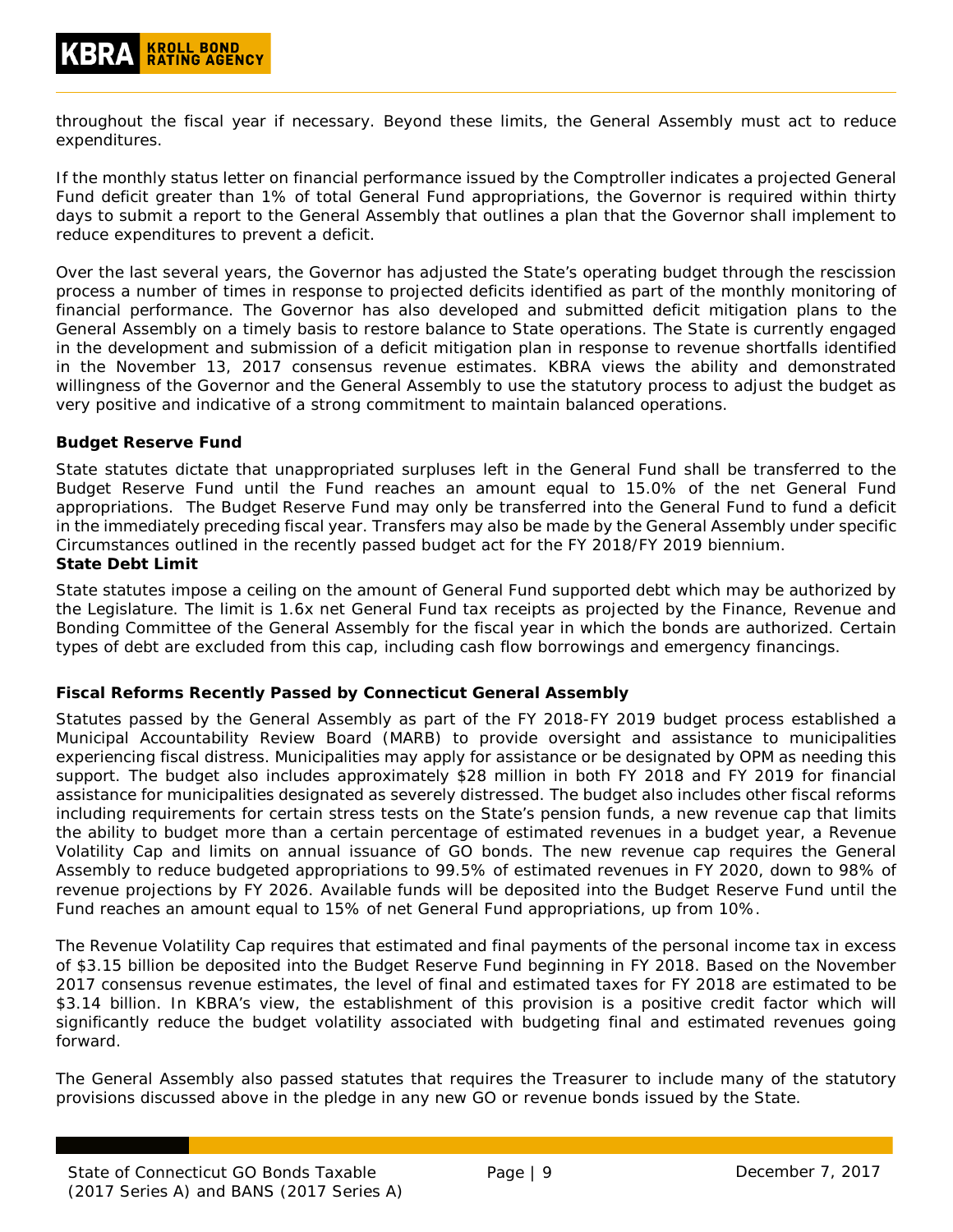Based on the foregoing, KBRA views Connecticut's management structure, budgeting practices, and policies as being consistent with a AA+ rating.

# <span id="page-9-0"></span>**Rating Determinant 2: Debt and Additional Continuing Obligations**

#### <span id="page-9-1"></span>**State Tax-Supported Debt**

In calculating Connecticut's total state tax-supported debt, we include \$18.8 billion of general obligation debt, including this issuance, and \$4.9 billion of special tax debt secured by a pledge of transportation related taxes and fees outstanding as of November 1, 2017. In comparison with other states, Connecticut's state tax-supported debt burden is high. These high debt levels result in part from the State's practice of issuing General Obligation debt for certain university projects and for purposes that municipal entities fund in other states, including local school construction. When the aggregate state and local debt levels of the State is compared with other states based on as a percentage of personal income and GSP, debt levels are more in line with its peers.

| <b>Summary of Outstanding State of Connecticut Direct General Obligations</b><br><b>Principal Amount Outstanding</b> |              |                                           |    |                         |  |  |  |  |  |
|----------------------------------------------------------------------------------------------------------------------|--------------|-------------------------------------------|----|-------------------------|--|--|--|--|--|
| (\$Thousands)                                                                                                        |              |                                           |    |                         |  |  |  |  |  |
| <b>As of February 15</b>                                                                                             |              | February-2016 February-2017 November-2017 |    |                         |  |  |  |  |  |
| <b>General Obligation Bonds</b>                                                                                      | 13,529,951   | 14,090,513                                |    | 14,375,249 <sup>2</sup> |  |  |  |  |  |
| General Obligation Bond Anticipation Notes                                                                           |              |                                           |    | 400,000 $^{2}$          |  |  |  |  |  |
| Pension Obligation Bonds <sup>3</sup>                                                                                | 2,346,499    | 2,351,187                                 |    | 2,364,028               |  |  |  |  |  |
| UConn 2000 Bonds                                                                                                     | 1.059.285    | 1,532,895                                 |    | 1,496,360               |  |  |  |  |  |
| Special Tax Obligation Bonds                                                                                         | 4,519,700    | 5,041,800                                 |    | 4,873,400               |  |  |  |  |  |
| Other <sup>1</sup>                                                                                                   | 320.463      | 326.883                                   |    | 276,553                 |  |  |  |  |  |
| <b>Gross Direct General Obligation Debt</b>                                                                          | \$21,775,898 | \$23,343,278                              | \$ | 23,785,590              |  |  |  |  |  |

*Source: State of Connecticut Official Statements for General Obligation Refunding Bonds (2016 Series B), General Obligation Bonds (2017 Series A) and General Obligation Refunding Bonds (2016 Series B), and Taxable General Obligation Bonds (2017 A) and General Obligation Bond Anticipation Notes (2017 Series A)*

*1 Includes lease financing, tax increment financings, CHFA Supportive Housing Bonds and CHFA Emergency Mortgage Assistance Program Bonds*

*<sup>2</sup> Includes December 2017 Issuance of Taxable General Obligation Bonds (2017 A) and General Obligation Bond Anticipation Notes (2017 Series A)*

*<sup>3</sup> Includes accreted value of Capital Appreciation bonds* 

Connecticut's state tax-supported debt per capita, at \$6,623, is the highest nationwide. State tax-supported debt to personal income is high at 9.6% placing it in the top 4% of states in terms of relative debt; however, it drops to the top 40th percentile, when comparing aggregate state and local to other states. While State tax-supported debt per gross state product (GSP) is high at 9.1%, which puts it in the top 2% for all states, this also drops to the top 20th percentile when comparing aggregate state and local debt to other states.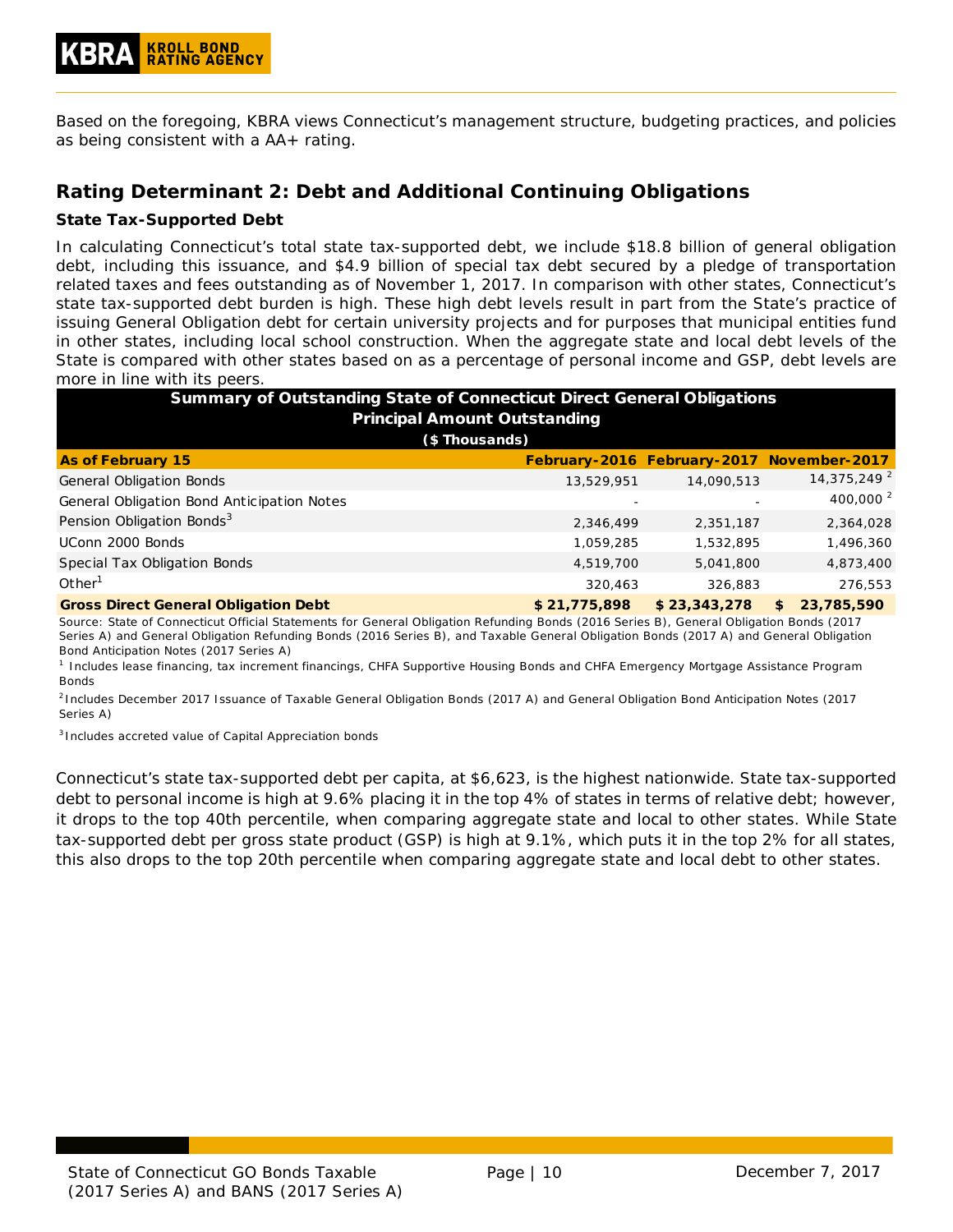| <b>Connecticut Debt as of December 2017</b>                              |                                      |                                    |                                                   |  |  |  |  |  |  |
|--------------------------------------------------------------------------|--------------------------------------|------------------------------------|---------------------------------------------------|--|--|--|--|--|--|
|                                                                          | <b>Connecticut</b><br><b>Current</b> | Avg of U.S.<br><b>States, 2016</b> | <b>Connecticut 2016 U.S.</b><br><b>Percentile</b> |  |  |  |  |  |  |
| Tax-Supported Debt per capita                                            | \$6,651                              | \$1,599                            | Top $1\%$                                         |  |  |  |  |  |  |
| Aggregate State and Local Debt<br>per capita <sup>2</sup>                | \$13,094                             | \$8,306                            | Top $5%$                                          |  |  |  |  |  |  |
| Tax-Supported Debt as a % of<br>Personal Income                          | 9.6%                                 | 2.8%                               | Top $4%$                                          |  |  |  |  |  |  |
| Aggregate State and Local Debt as<br>a % of Personal Income <sup>2</sup> | 19.2%                                | 17.5%                              | Top 40%                                           |  |  |  |  |  |  |
| Tax-Supported Debt as a % of GSP                                         | $9.2\%$                              | 3.2%                               | Top $2%$                                          |  |  |  |  |  |  |
| Aggregate State and Local Debt as a<br>% of GSP <sup>2</sup>             | 18.4%                                | 15.3%                              | Top 20%                                           |  |  |  |  |  |  |

<sup>1</sup> Source: U.S. Census Bureau, Bureau of Economic Analysis, Credit Scope, and Connecticut Annual Disclosures.<br><sup>2</sup> Aggregate State and local debt levels are based on FY 2015 numbers from the U.S. Census Bureau

Connecticut has a relatively small level of exposure to variable rate debt or derivative financings; hence these types of transactions do not pose a significant risk to the State's liquidity position. As of December 1, 2017, the State has \$1.64 billion in variable rate General Obligation Bonds, which represents approximately 9% of long term GO debt. Approximately \$805 million are SIFMA index based bonds (No put option) and another \$735 million are VRDB Bonds. The State has one outstanding GO swap with the notional amount of \$20 million. Under the swap agreement, the State controls termination unless its rating falls below the BBB level.

#### <span id="page-10-0"></span>**Debt Amortization**

Connecticut's debt amortization parameters are conservative, with GO debt generally required to be amortized over 20 years on a level principal basis, which generates a declining debt service schedule. Speed of amortization of direct general obligation debt, is above average with 67% of principal retired over the next 10 years. In FY 2017, debt service on long term direct GO Bonds represented 7.5% of total governmental expenditures (on a GAAP basis) for FY 2016.

#### <span id="page-10-1"></span>**Capital Improvement Plan**

The State's net new general obligation bond authorizations for capital projects decreased from \$2.8 billion in FY 2015 to approximately \$1.7 billion in FY 2017 and is further projected to decrease to \$1.6 billion in FY 2018 and FY 2019, reflecting the State's ongoing budget pressure. State GO Bond Commission authorizations, which directly reflect level of bond issuance declined from \$2.7 billion in FY 2016 to \$1.9 billion in FY 2017.

#### <span id="page-10-2"></span>**State of Connecticut Retirement Systems**

Connecticut administers two major pension plans: The State Employees' Retirement System (SERS) and the State Teachers' Retirement System (STRS). The State's level of funding for its pension plans remains among the lowest for US states. The SERS system covers State employees for which the State makes the entire employer contribution. For the TRS system, Connecticut pays the entire required annual employer contribution to its pension plans on behalf of participating school districts and public universities statewide.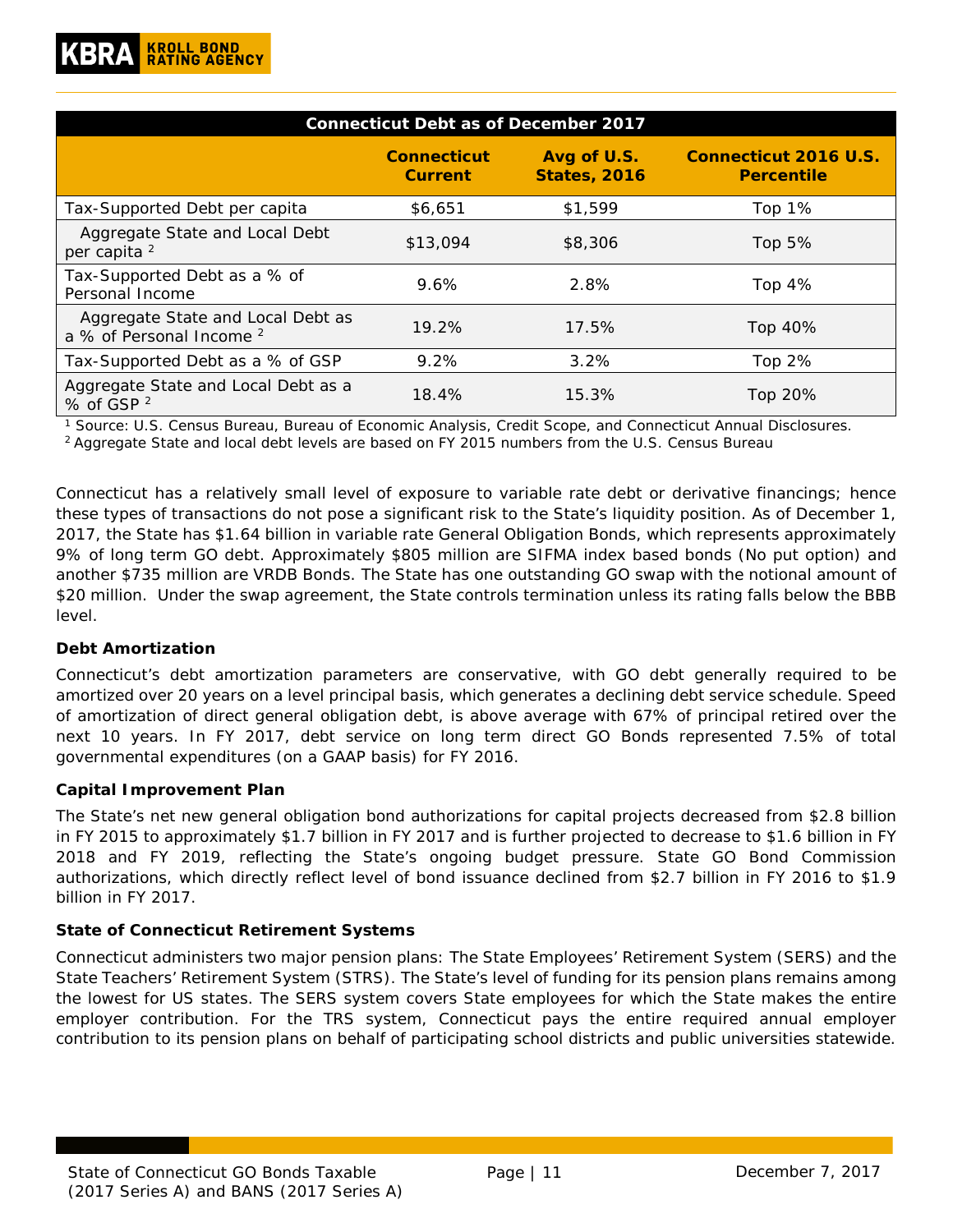| <b>Connecticut Net Pension Liability Rations as of June 30, 2016</b> |                                      |                             |                                                      |  |  |  |  |  |  |
|----------------------------------------------------------------------|--------------------------------------|-----------------------------|------------------------------------------------------|--|--|--|--|--|--|
|                                                                      | <b>Connecticut</b><br><b>Current</b> | Avg of U.S. States,<br>2016 | <b>Connecticut</b><br>2016 U.S.<br><b>Percentile</b> |  |  |  |  |  |  |
| Net Pension Liability Per Capita                                     | \$10,404                             | \$1,739                     | Top 5 $%$                                            |  |  |  |  |  |  |
| Net Pension Liability as % of Personal<br>Income                     | 15.0%                                | 3.4%                        | Top 10%                                              |  |  |  |  |  |  |
| Net Pension Liability as % of GSP                                    | 14.3%                                | $3.0\%$                     | Top 10%                                              |  |  |  |  |  |  |

*Source: U.S. Census Bureau, Bureau of Economic Analysis, Credit Scope, and Connecticut Annual Disclosures.* 

Based on GASB 68 reporting requirements, the combined Net Pension Liability (NPL) for the State's two major pension funds was \$37.2 billion. KBRA considers the State's combined NPL to be high compared to other US states based on the ratio of NPL to population, personal income and GSP measures. This combined NPL equates to \$7,678 per capita which is in the top 5% for all states. The combined NPL as a percentage of personal income and as a percentage of GSP is also high at 11.1% and 10.6%, respectively and puts the State in the top 10% on both measures for all states.

In FY 2017, the State's combined contribution for its two major pension systems totaled \$2.54 billion which represented 8.9% of FY 2016 total governmental expenditures. The State has fully funded the actuarially recommended contribution for the SERS plan since 2012 and on the TRS plan since 2006.



Net Pension Liability GASB 68 ('000)

*\* Discount Rate for SERS decreased from 8.00% to 6.90% and the Discount Rate for TRS decreased from 8.50% to 8.00% Source: GASB Statement NO. 68 Report for TRS and SERS 2016-2014*

The State's investment return for its two major pension funds for the year ending September 30, 2017 was over 14%. Over the last five years, the average return for both SERS and TRS was 8.8% and the ten-year average return was 6.86% for SERS and 6.98% for TRS.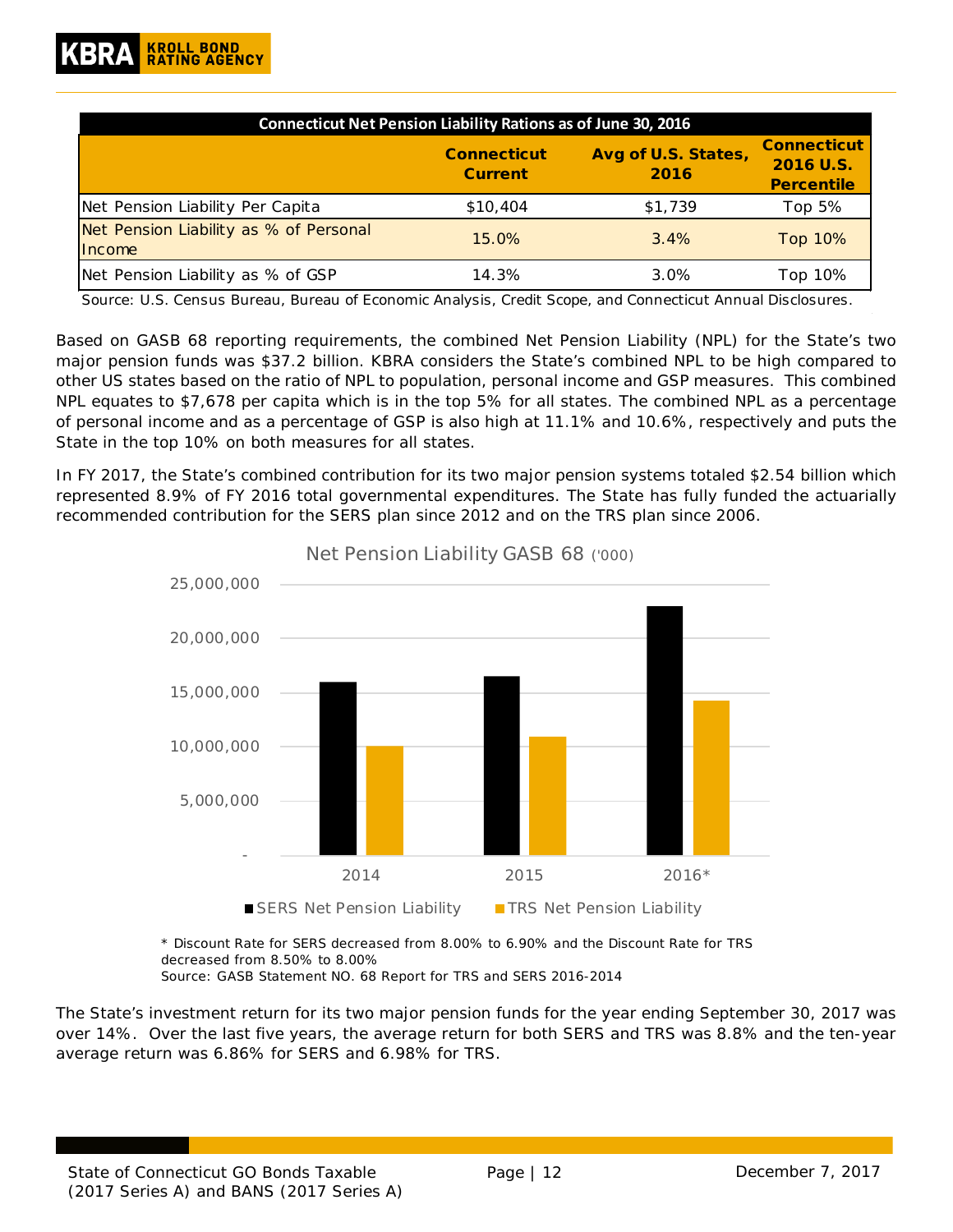#### <span id="page-12-0"></span>**State Employees' Retirement System (SERS)**

In November 2015, OPM released a report by the Boston College Center for Retirement Research which identified certain risks in the State's pension programs which potentially could increase the State's pension contributions significantly in the future. In early 2016, the Governor directed that a study group be convened to develop recommendations on how the funding for pension plans could be restructured and how budgeting uncertainty for pension funding could be reduced for SERS. The State signed a memorandum of understanding with SEBAC in December 2016 which amended certain provisions governing the SERS system. This agreement was approved by the General Assembly on February 1, 2017. Under this agreement charges included: reduction of the assumed rate of return from 8% to 6.9%, extension of the amortization period for the historical unfunded liability by an additional 15 years, setting the amortization of future liabilities at 25 years, adoption of the Entry Age Normal actuarial cost method and changing the methodology for amortizing the unfunded liability to the level dollar method over a five-year period. These changes will reduce the SERS funded ratio and increase pension costs in the short run but will mitigate significant projected spikes in future pension payments and provide the State with a more consistent and predictable schedule of pension contributions in the future. Projected annual SERS pension costs will increase from \$1.4 billion in FY 2018 to \$2.5 billion in 2023 and then remain stable. The SERS pension valuation as of June 30, 2016 (received in January 2017) reflects these changes.

On July 31, 2017, the General Assembly approved an agreement between the State and SEBAC which made substantial changes to pension and healthcare benefits for State employees and retirees. These changes included a three-year wage freeze, increased employee pension contributions for existing SERS members, reduced COLA formula and change in timing for post 2022 retirees and revisions to the healthcare design plan and cost sharing for current employees. The State agreed to extend the expiration date of the existing agreement with SEBAC on pension and healthcare from 2022 to 2027.

SERS is a single-employer defined benefit pension plan that provides retirement, disability, and death benefits to plan members and their beneficiaries. The plan is funded by employee contributions and monthly State contributions. Full actuarial valuations are performed by a third-party consultant as of June 30- of each even numbered year, with the last full valuation completed as of June 30, 2016. In June 2017, the State received a revised actuarial valuation (as of June 30, 2016) which reflects the terms of the most recent SEBAC agreement. Based on the revised valuation, the funded ratio of the SERS plan, based on actuarial value of assets, was 36.9%, which KBRA considers to be low when compared to industry standards and compared to other states. Since 2012, the actuarial funded ratio has been between 41% and 43%. The decline in the actuarial funded ratio in 2016 reflects, among other changes, the reduction of the investment return assumptions from 8% to 6.9%, which increases the liability levels through reduction in the discount rate. Based on this revised valuation, annual actuarially recommended pension contributions for FY 2018 and FY 2019 are \$1.44 and \$1.57 billion, respectively. In FY 2017, the annual pension SERS pension contribution was \$1.54 billion, which represents 5.4 % of the State's FY 2016 governmental expenditures. The adopted FY 2018-FY 2019 budget fully funds the actuarially recommended pension contributions for both FY 2018 and FY 2019.

Based on GASB 68 reporting requirements, the State reported a Net Pension Liability of \$22.96 billion as of June 30, 2016. The ratio of Fiduciary Net position to Total Pension Liability (asset sufficiency ratio) was 31.69%.

#### <span id="page-12-1"></span>**Teacher's Retirement System (TRS)**

TRS is a single-employer defined benefit pension plan administered by the Teachers' Retirement Board (TRB) for teachers, principals and other education supervisors employed in public school districts. In April 2008, Connecticut issued \$2.3 billion in taxable Pension Obligation Bonds (POB) which was deposited into the Teachers' Retirement Fund. As part of the POB issuance, the bond documents included a covenant requiring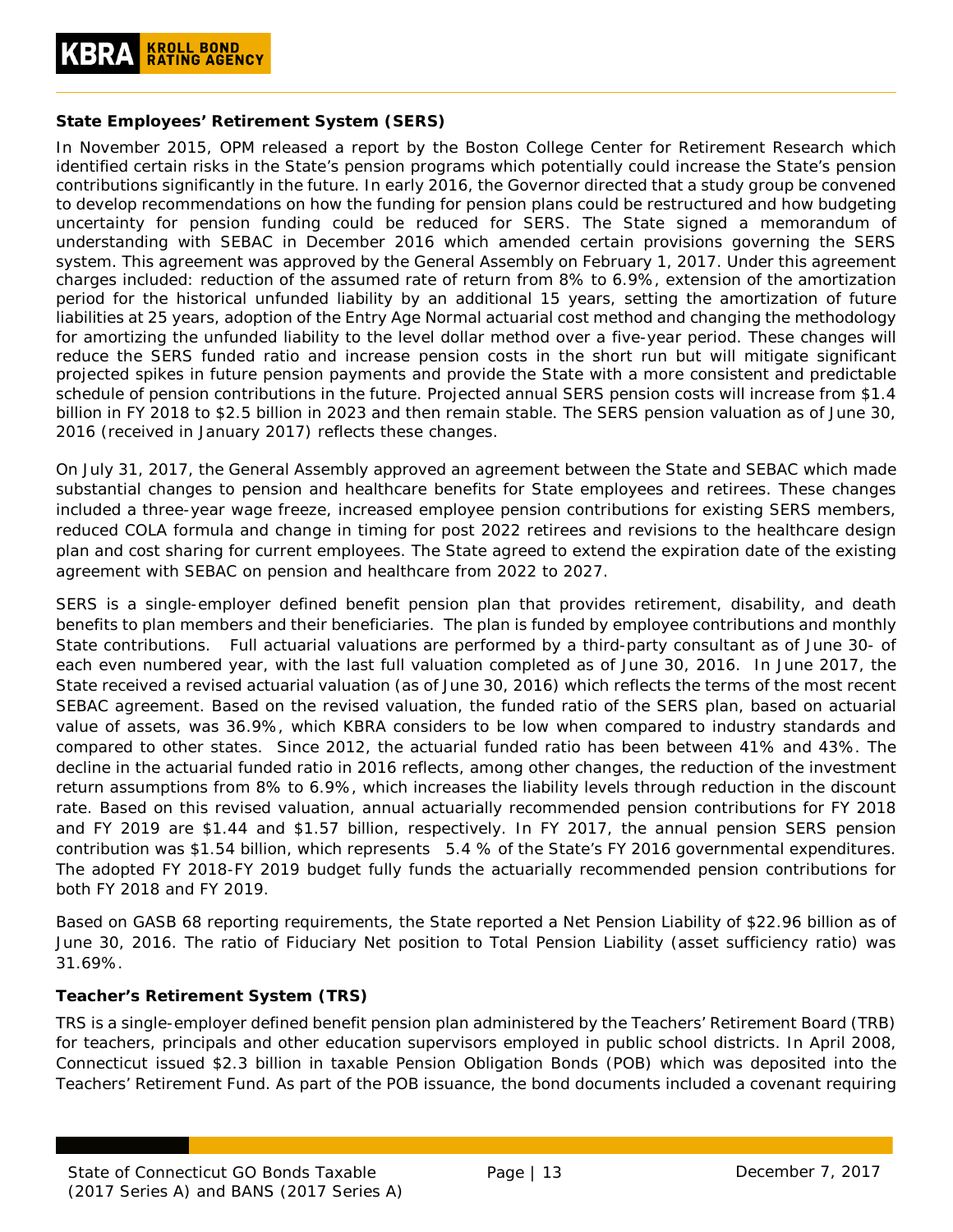the State to contribute 100.0% of the actuarially determined employer contribution for the life of the Bonds. The State has fully funded the actuarially recommended pension contribution since FY 2006.

Full actuarial valuations are performed by a third-party consultant as of June 30 of each even numbered year, with the last full valuation completed as of June 30, 2016. Based on the 2016 actuarial valuation, the funded ratio of the TRS plan was 56%, which KBRA considers to be low when compared to industry standards and compared to other states. The adopted budget for FY 2018-FY 2019 increases the employee contribution from 6% to 7% of annual salary; this change is not reflected in in the June 30, 2016 valuation. In 2012 and 2014, the actuarial funded ratio was 55.2% and 59%, respectively. The decline in the actuarial funded ratio in 2016 reflects, among other changes, the reduction of the investment return assumptions from 8.5% to 8%.

Based on this June 30, 2016 valuation, annual actuarially recommended pension contributions for FY 2018 and FY 2019 are \$1.29 and \$1.33 billion, respectively. In FY 2017, the annual pension TRS pension contribution was \$1 billion, which represents 3.5 % of the State's FY 2016 total governmental expenditures. The adopted FY 2018-FY 2019 budget fully funds the actuarially recommended pension contributions for both FY 2018 and FY 2019. The State's annual TRS pension contributions are projected to increase to \$2.5 billion in 2032 and then decline.

Based on GASB 68 reporting requirements, the State reported a Net Pension Liability of \$14.2 billion as of June 30, 2016. The ratio of Fiduciary Net position to Total Pension Liability (asset sufficiency ratio) was 52.26%.

#### <span id="page-13-0"></span>**Other Post-Employment Benefits (OPEB)**

Connecticut provides healthcare and life insurance benefits to eligible state employees who retire from State employment. The State funds the cost of these benefits on a pay as you go basis, as do most states, through a transfer from the General Fund to its OPEB trust fund. The OPEB Trust was establishes for the payment of post-retirement benefits and for the accumulation of assets for future payment of retiree benefits. The State has phased in payment by all employees of 3% of annual salary to the OPEB trust fund for a period of ten years. It is not expected that the OPEB trust will contribute a significant amount to funding postretirement healthcare benefits, although the State's adopted FY 2018-FY 2019 budget includes for each year, in accordance with the 2011 SEBAC agreement, includes an appropriation of \$120 million to match State employee contributions to the OPEB trust. Changes related to the most recent SEBAC labor agreement, specifically relating to the implementation of the Medicaid Advantage with Prescription Drug program, is expected to reduce OPEB healthcare liabilities significantly. In FY 2017, the State's contribution to retiree healthcare and life insurance costs was \$727.5 million, which represents 2.5% of FY 2016 total governmental expenditures.

The State is required to make appropriations to the Teacher's Retirement Board (TRB) to cover one third of retiree health insurance costs plus any portion that is not funded from amounts available in the Teacher's Insurance Fund. In FY 2017, the State appropriated \$19.9 million to subsidize the Teacher's Insurance Fund; this represents a significant decrease from \$32.3 million in FY 2013.

#### <span id="page-13-1"></span>**Total Fixed Costs**

If certain fixed costs are aggregated, including debt service, pension contributions and pay-as-you-go OPEB costs, the total amount paid by the State in FY 2017 represented 18.9% of total governmental expenditures for FY 2016.

Based on the foregoing, KBRA views the State's debt and additional continuing obligations as consistent with an A+ rating determinant rating. The revision in this rating determinant rating from a AA- to A+ reflects KBRA's revisions to its State General Obligation Rating Methodology (published November 1, 2017) rather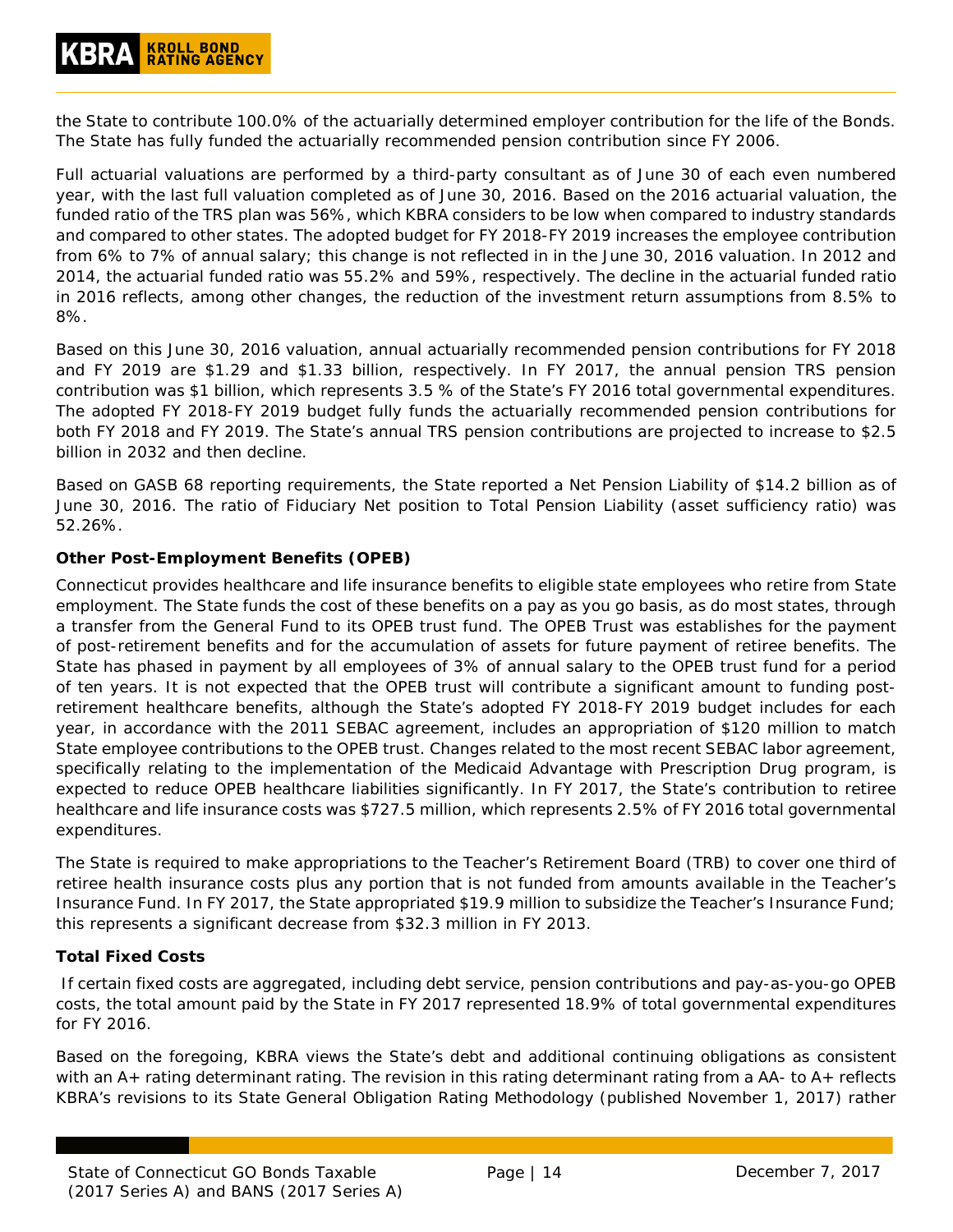than a change in the debt and continuing obligations profile of the State. KBRA views Connecticut's direct debt levels pension liabilities as high compared to other states. KBRA also notes that the State has taken action to reduce pension funding levels and mitigate significant projected spikes in future pension payments and so provide the State with a more consistent and predictable schedule of pension contributions in the future.

# <span id="page-14-0"></span>**Rating Determinant 3: Financial Performance and Liquidity Position**

#### <span id="page-14-1"></span>**FY 2016 Financial Results**

Based on the Comptroller's audited budgetary based financial report in November 2017, FY 2016 ended with an operating deficit of \$170.4 million in the General Fund, which was eliminated by a transfer from the Budget Reserve Fund (BRF). As a result of this transfer, the balance in the BRF was reduced from \$406 million to \$235.6 million, or 1.3% of FY 2016 expenditures, which KBRA considers to be low. This outcome is largely the result of a significant shortfall in personal income tax collections totaling \$654 million, or 7.1% below the FY 2016 budget. These FY 2016 shortfalls stem from the State's ongoing difficulty in projecting the level of capital gains taxes to be collected as well as lower than expected receipts of withholding taxes, which reflects lower than anticipated wage growth in the labor force.

In FY 2016, the economic growth rate (not reflecting revenue enhancements) for the withholding portion of personal income taxes was 2.8% and the economic growth rate for the final and estimated portion was a negative 7.6%, compared to FY 2016 budget projections of 5.2% and 7.1% growth in withholding and estimated and final collections, respectively. Sales tax revenues increased at an economic growth rate of 2.8% in FY 2016.

| <b>General Fund Revenues</b><br>for FY 2012 - FY 2017 (budgetary/modified cash basis) |             |              |             |            |                 |         |                    |            |            |               |                                  |                             |  |  |  |  |  |  |  |  |
|---------------------------------------------------------------------------------------|-------------|--------------|-------------|------------|-----------------|---------|--------------------|------------|------------|---------------|----------------------------------|-----------------------------|--|--|--|--|--|--|--|--|
|                                                                                       |             |              |             |            |                 |         |                    |            |            |               |                                  |                             |  |  |  |  |  |  |  |  |
|                                                                                       |             | 2017 \% Chq  |             | 2016 % Chq | 2015            | % Chq   | 2014               | % Chq      | 2013       | % Chal        | 2012                             | % Chg                       |  |  |  |  |  |  |  |  |
| Personal Income Tax                                                                   | 8,988,667   | $-2.1%$      | 9,181,648   | 0.3%       | 9,151,037       | 5.0%    | 8,718,659          | 0.0%       | 8,719,245  | 4.9%          | 8,310,820                        | 14.7%                       |  |  |  |  |  |  |  |  |
| Federal Grants                                                                        | 1,325,237   | 1.8%         | 1,301,532   | 4.9%       | 1,241,244       | $-0.2%$ | 1,243,861          | $-66.7%$   | 3,733,909  | 3.5%          | 3,607,163                        | $-14.8%$                    |  |  |  |  |  |  |  |  |
| Sales and Use Tax                                                                     | 4, 192, 203 | 0.2%         | 4, 181, 852 | $-0.6%$    | 4,205,051       | 2.5%    | 4,100,564          | 5.2%       | 3,896,998  | 1.7%          | 3,830,117                        | 14.2%                       |  |  |  |  |  |  |  |  |
| Corporate Income Tax                                                                  | 1,037,565   | 17.8%        | 880,449     | 8.1%       | 814,805         | 4.2%    | 782,239            | 5.3%       | 742,515    | 3.6%          | 716,522                          | $-9.8%$                     |  |  |  |  |  |  |  |  |
| Excise Taxes (Alcohol & Cigarettes)                                                   | 444,610     | 1.8%         | 436,631     | 3.9%       | 420,355         | $-3.9%$ | 437,479            | $-4.9%$    | 460,228    | $-4.4%$       | 481,600                          | 6.3%                        |  |  |  |  |  |  |  |  |
| Indian Gaming Payments                                                                | 269.906     | 1.5%         | 265,907     | $-0.8%$    | 267,986         | $-4.2%$ | 279,873            | $-5.6%$    | 296,396    | $-14.0%$      | 344,645                          | $-4.2%$                     |  |  |  |  |  |  |  |  |
| Statutory Transfers From Other Funds                                                  | 118,299     | $-33.5%$     | 177,853     | 31.4%      | 135,313 - 84.5% |         | 873,828            | 747.6%     | 103,100    | 7.3%          | 96,100                           | $-54.5%$                    |  |  |  |  |  |  |  |  |
| Other                                                                                 | 1,326,482   | $-2.1%$      | 1,354,950   | 29.5%      | 1,046,248       | 82.6%   | 573,053            | $-60.6%$   | 1,452,640  | 23.7%         | 1.174.666                        | 11.4%                       |  |  |  |  |  |  |  |  |
| <b>Total Revenues</b>                                                                 | 17,702,968  | $-0.4%$      | 17,780,822  | 2.9%       | 17,282,038      | 1.6%    | 17,009,556 - 12.3% |            | 19,405,031 | 4.5%          | 18,561,633                       | 4.8%                        |  |  |  |  |  |  |  |  |
|                                                                                       |             |              |             |            |                 |         |                    |            |            |               | <b>General Fund Expenditures</b> |                             |  |  |  |  |  |  |  |  |
| for FY 2011 - FY 2017 (budgetary/modified cash basis)                                 |             |              |             |            |                 |         |                    |            |            |               |                                  |                             |  |  |  |  |  |  |  |  |
|                                                                                       |             |              |             |            |                 |         |                    |            |            |               |                                  |                             |  |  |  |  |  |  |  |  |
|                                                                                       |             | $2017$ % Chq |             | 2016 % Cha | 2015            | % Chq   |                    | 2014 % Chq |            | 2013 % of Chq |                                  | 2012 % of Chg               |  |  |  |  |  |  |  |  |
| General Government                                                                    | 584,707     | $-6.8%$      | 627,035     | $-5.1%$    | 660,999         | 9.1%    | 605,677            | 2.1%       | 593.367    | $-2.6%$       | 609,239                          | 28.0%                       |  |  |  |  |  |  |  |  |
| Public Safety                                                                         | 274.414     | $-4.9%$      | 288,554     | 0.5%       | 287.251         | 3.4%    | 277,873            | 6.1%       | 261.787    | $-0.4%$       | 262,898                          | 0.4%                        |  |  |  |  |  |  |  |  |
| Conservation and Development                                                          | 181,061     | $-7.1%$      | 194,878     | $-5.3%$    | 205,811         | $-6.8%$ | 220,921            | 66.0%      | 133,083    | $-3.1%$       | 137,294                          | 10.8%                       |  |  |  |  |  |  |  |  |
| Health and Hospitals                                                                  | 1,189,787   | $-32.6%$     | 1,765,944   | $-1.1%$    | 1,785,337       | $-2.3%$ | ,827,308           | 1.4%       | 1.801.951  | 0.5%          | 1,792,435                        | 4.5%                        |  |  |  |  |  |  |  |  |
| Human Services                                                                        | 3,624,957   | 16.9%        | 3,102,021   | 0.2%       | 3,095,929       | $-3.7%$ | 3,215,827          | -45.8%     | 5,931,567  | 2.0%          | 5,817,369                        | 8.0%                        |  |  |  |  |  |  |  |  |
| Education, Libraries and Museums                                                      | 5,003,922   | $-2.3%$      | 5,122,028   | 1.9%       | 5,025,391       | 7.0%    | 4,695,345          | 8.5%       | 4,328,894  | 2.2%          | 4,235,428                        | 4.3%                        |  |  |  |  |  |  |  |  |
| Corrections and Judicial                                                              | 1.949.483   | $-5.4%$      | 2,060,650   | $-0.5%$    | 2,070,067       | 2.3%    | 2.023.498          | 4.1%       | 1,943,273  | $-3.9%$       | 2,021,335                        |                             |  |  |  |  |  |  |  |  |
| Debt Service                                                                          | 1,934,529   | 5.7%         | 1,830,910   | 17.8%      | 1,553,732       | $-5.6%$ | 1,646,149          | $-8.5%$    | 1,799,937  | $-0.5%$       | 1,809,201                        |                             |  |  |  |  |  |  |  |  |
| Other                                                                                 | 3,020,180   | 3.1%         | 2,929,238   | 7.1%       | 2,735,173       | 10.9%   | 2,467,444          | 10.6%      | 2,231,808  | 6.5%          | 2,096,435                        | $-1.1%$<br>11.0%<br>$-2.3%$ |  |  |  |  |  |  |  |  |

*Source: Annual Report of the State Comptroller 2017-2012*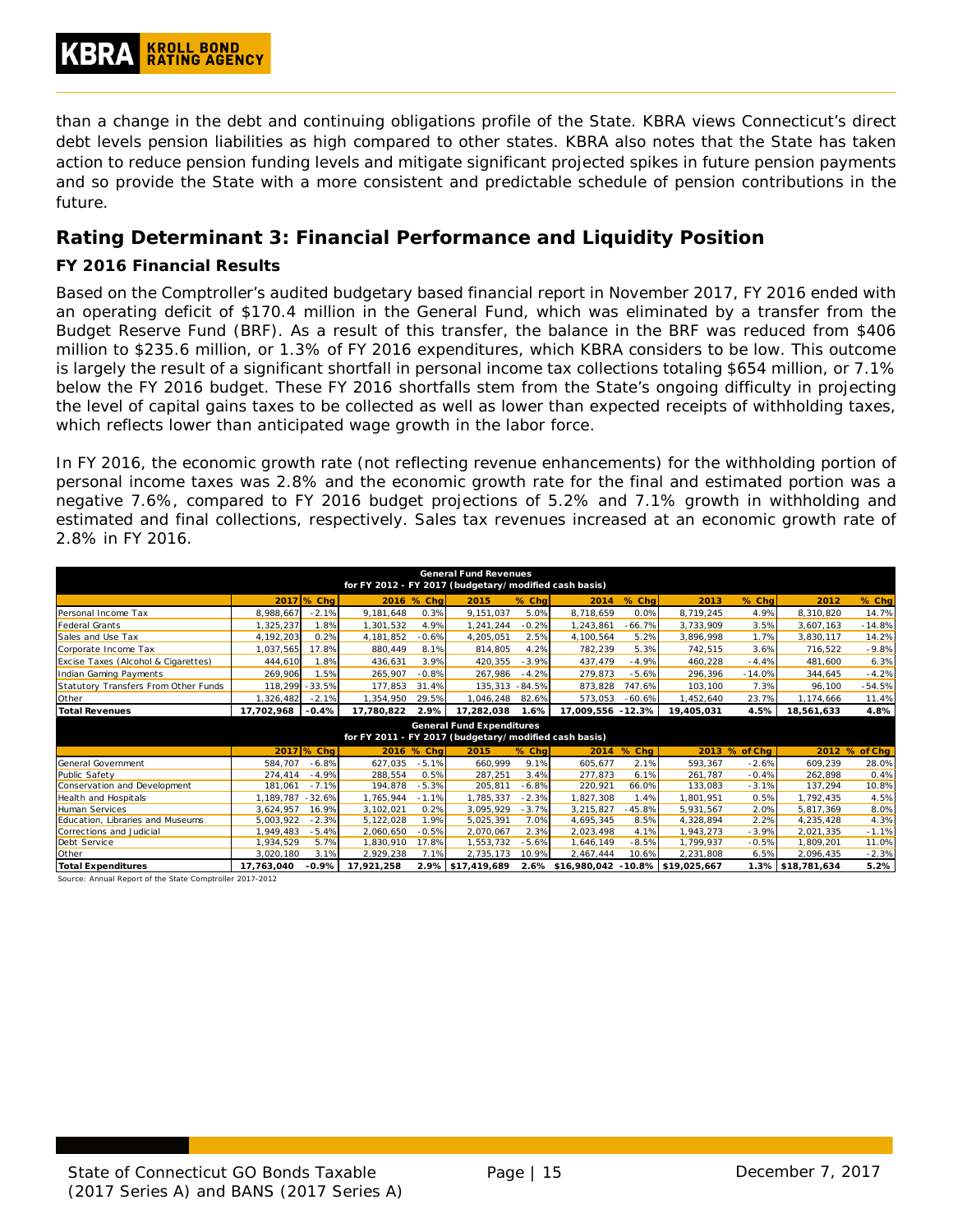| Statement of Revenues, Expenditures, and Net Surplus for General Fund                                                        |          |         |                   |                                           |          |          |  |  |  |  |
|------------------------------------------------------------------------------------------------------------------------------|----------|---------|-------------------|-------------------------------------------|----------|----------|--|--|--|--|
| General Fund (budgetary modified cash basis) FY 2012-2017 (ending June 30)                                                   |          |         |                   |                                           |          |          |  |  |  |  |
| (in \$ millions)                                                                                                             | 2017     | 2016    | 2015              | 2014                                      | 2013     | 2012     |  |  |  |  |
| <b>Operating Revenues</b>                                                                                                    | 17,703.0 | 17,781  |                   | 17,282.0 17,009.1 <sup>1,2</sup> 19,405.0 |          | 18,561.6 |  |  |  |  |
| Operating Expenditures                                                                                                       | 17,763.0 |         | 17,921.3 17,419.7 | 16,980.0                                  | 19,025.7 | 18,781.6 |  |  |  |  |
| lOther Resources                                                                                                             | 37.4     | $-30.0$ | 24.5              | 28.7                                      | 18.7     | 76.5     |  |  |  |  |
| Net Operating Surplus (Deficit)                                                                                              | (22.7)   | (170.4) | (113.2)           | 57.7                                      | 398.0    | (143.6)  |  |  |  |  |
| Transfer (to) from Budget Reserve Fund                                                                                       | 22.7     | 170.4   | 113.2             | (248.5)                                   | (177.2)  | 143.6    |  |  |  |  |
| Reserved for Subsequent Years Expenditure                                                                                    | $\Omega$ | 0       | $\Omega$          | 0.0                                       | 220.8    | 0.0      |  |  |  |  |
| Reserved from Prior Year Resources                                                                                           | 0        | 0       | $\Omega$          | 190.8                                     | 0.0      | 0.0      |  |  |  |  |
| Net Surplus (Deficit) June 30th                                                                                              | \$0      | \$0     | \$0               | \$0                                       | \$0      | \$0      |  |  |  |  |
| <b>Budget Reserve Fund</b>                                                                                                   | \$212.9  | \$235.6 | \$406.0           | \$519.2                                   | \$270.7  | \$93.5   |  |  |  |  |
| % of Operating Expenditures                                                                                                  | 1.2%     | 1.3%    | 2.3%              | 3.1%                                      | 1.4%     | 0.5%     |  |  |  |  |
| Source: Annual Report of the State Comprtoller 2017-2012                                                                     |          |         |                   |                                           |          |          |  |  |  |  |
| $1$ FY 2014 General Fund revenues and expenditures reflect the reduction of approximately \$2.8 billion in both revenues and |          |         |                   |                                           |          |          |  |  |  |  |

*2 FY 2014 revenues do not include \$599 million of GAAP Conversion Bonds expenditures related to the shift to the "net budgetary" approach in Medicaid funds.*

#### <span id="page-15-0"></span>**FY 2017 Financial Results**

Based on the Comptroller's audited budgetary based financial report for FY 2017, FY 2017 ended with an operating deficit of \$22.7 million in the General Fund, which was eliminated by a transfer from the Budget Reserve Fund (BRF). As a result of this transfer, the balance in the BRF was reduced from \$235.6 million to \$212.9 million, or 1.1% of FY 2017 expenditures, which KBRA considers to be low, especially given the volatility of the State's income tax collections. In FY 2017, the state experienced a significant shortfall in personal income tax collections totaling \$530 million (6% below budget) and a shortfall in sales tax revenue of \$136.5 million (3.2% below budget).

These FY 2017 shortfalls are due to lower than anticipated revenues for both withholding taxes and final and estimated taxes, which include capital gains tax, as well as sales tax revenues. The shortfalls reflect the State's ongoing difficulty in projecting the level of final and estimated taxes as well as lower than anticipated wage growth in the labor force and generally slower growth in the state economy. April 2017 collections of personal income taxes were significantly lower that expected and led to a projection of a significant operating deficit in the General Fund at the end of FY 2017. FY 2017 ended with a rather modest operating deficit of \$22.7 million and minimal drawdown of the Budget Reserve Fund due to revenue transfers and expenditure reductions under the deficit mitigation plan submitted by the Governor to the Legislature on May 10, 2017. It is notable that significant expenditure action was able to be implemented so close to the end of the fiscal year.

Due to these revenue shortfalls, total FY 2017 General Fund revenues showed an absolute decline of 0.4% and a decline of 2.1% in total personal income tax revenues from FY 2016 to FY 2017. In FY 2017, the actual economic growth rate (which does not reflect revenue enhancements or policy changes) for the withholding portion of personal income taxes was 1.3% and the economic growth rate for the final and estimated portion was a negative 7.8%, compared to FY 2017 budget projections of 3.3% and 2.0% growth in withholding and estimated and final collections, respectively. Sales tax revenues increased at an economic growth rate of .9% in FY 2017, compared to budget projections of 3.2%. The economic growth rate for total General Fund revenues was .9%, as compared to budget projections of 3.7%.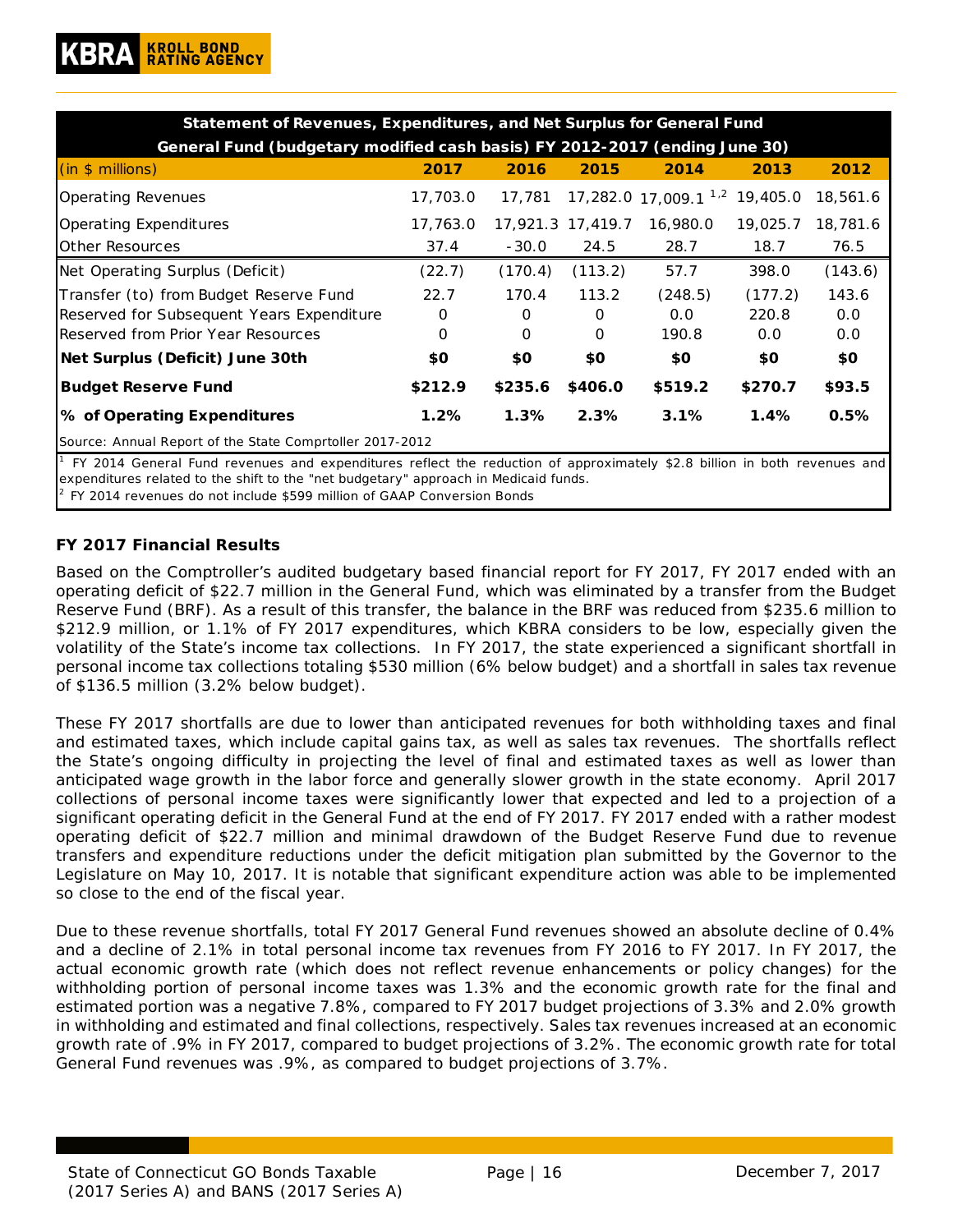The growth rates for withholding taxes in Connecticut have averaged been in the range of 3%-4% since 2012 with a slight decline to 2.8% in 2016. The 2017 growth rate of 1.3% reflects a significant slowdown in wage growth from the last several years. The sales tax growth rate of .9% in FY 2017 is also reflective of economic slowdown, in comparison to growth rates of 3.9% in FY 2015 and 2.6% in FY 2016. Annual collections of estimated and final income tax collections have fluctuated significantly with annual declines of over 6% in FY 2012 and FY 2014 and annual increase of 22% and 10% in FY 2013 and FY 2015, respectively. In FY 2016, actual collections of final and estimated personal income taxes declined 7.6%, which was followed by the 7.8% decline in FY 2017. Along with other high wealth states, the State has found it difficult to project the level of estimated and final income taxes and actual collections have been lower than budgeted levels in five out of six years since 2012.

Capital gains tax collections reflect capital gains taken in the immediately preceding fiscal year and collections are impacted by financial market performance and taxpayer decisions on the sale of securities. The stock market showed strong performance in 2016, however the run up did not translate to an increase in capital gains taxes for the State. It seems likely that the expectation of tax law changes on the federal level will impacted decisions on capital gains taken in 2016. Other possible reasons include the increasing use of Exchange Traded Funds (ETFs) which are designed, in part, to minimize capital gains and increasingly sophisticated investment vehicles designed to shelter income.

In FY 2017, personal income taxes accounted for 51% of the State's General Fund revenues. Historically, withholding taxes represents 70% (on average over the past 20 years) of total personal income tax collections with estimated and final payments representing the balance. Estimated and final personal income tax collections include taxes on capital gains, dividends and bonuses as well as estimated personal income tax payments. On average, capital gains taxes comprise 9% of adjusted gross income in the State, or approximately a third of estimated and final payments.

| Available Cash Balance as of June 30 (In Millions) |           |           |           |           |  |  |  |  |  |
|----------------------------------------------------|-----------|-----------|-----------|-----------|--|--|--|--|--|
|                                                    | 2014      | 2015      | 2016      | 2017      |  |  |  |  |  |
| Common Cash Pool                                   | \$941.1   | \$1.091.5 | \$821.0   | \$1,100.6 |  |  |  |  |  |
| Total Available Cash                               | \$1,780.8 | \$2,218.3 | \$1,764.8 | \$2,657.0 |  |  |  |  |  |

*Source: State of Connecticut Treasurer's Office Cash & Debt Monthly Reports*

## <span id="page-16-0"></span>**Liquidity Position**

The State's liquidity position remains strong. As of June 30, 2017, the State's available cash was \$ 2.7 billion, and the common cash pool was \$ 1.1 billion. The common cash pool represents the state's operating cash. Available cash includes bond funds and other balances which can be made available to the common cash pool through temporary transfers under long established state practice.

The State's level of cash in the common cash pool at a given point in the fiscal year reflects the seasonality of cash flow. The level of total available cash is impacted both by the rate of bond issuance and the rate of spending from those bond funds. Based on analysis of the State's monthly cash flow projections, KBRA notes that the actual total available cash monthly balances for FY 2018 to date exceed the State's monthly cash balance projections during a period when the State's revenue collection and bond issuance was limited by the lack of a budget. The State has no plans to issue cash flow notes.

#### **GAAP Financial Statements**

The Office of the State Comptroller released the FY 2016 audited financial statement (CAFR) on December 30, 2016.For FY 2016, the General Fund ended the year with a negative unassigned fund balance (accumulated GAAP deficit) of \$998.9 million.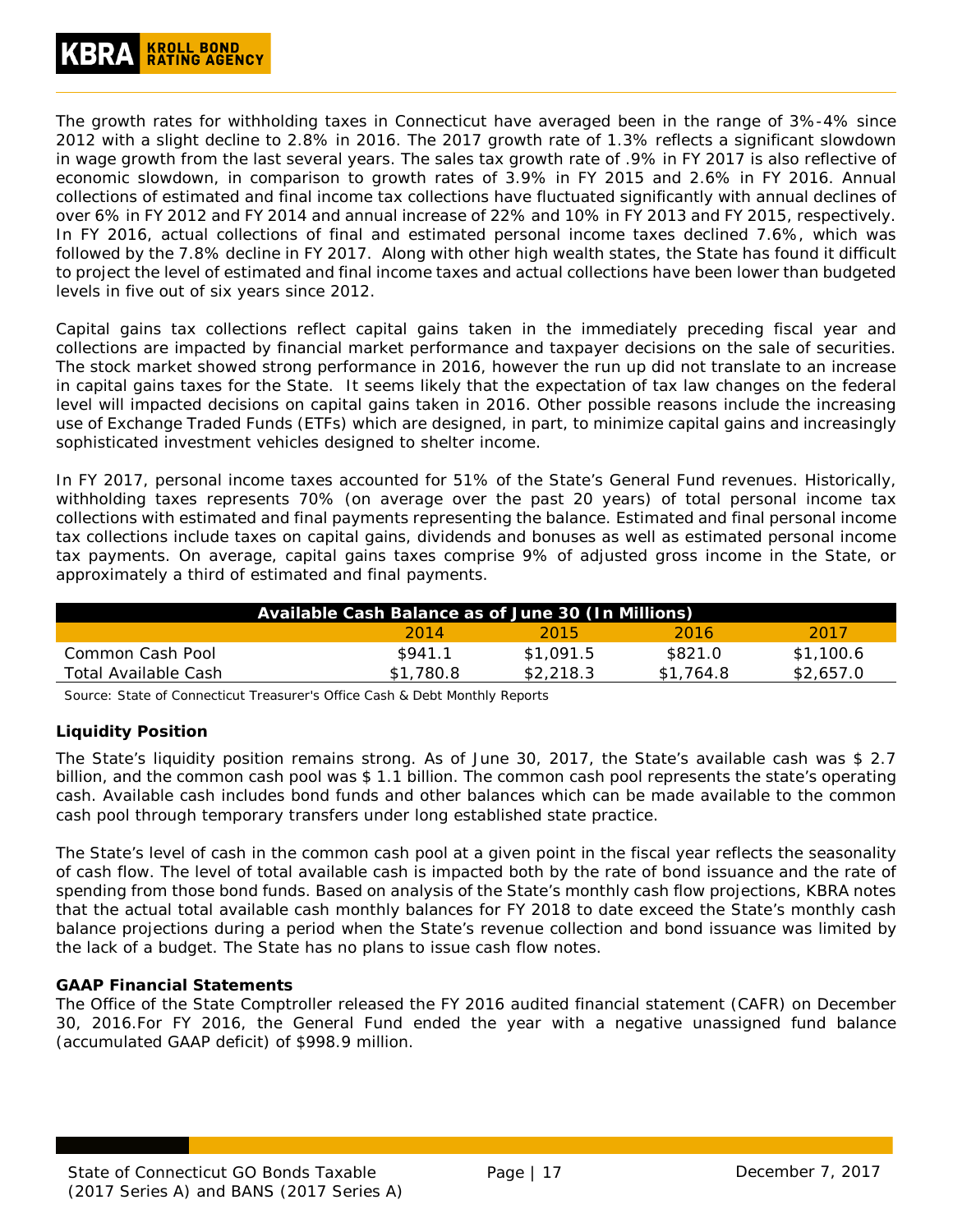#### <span id="page-17-0"></span>**FY 2018 and FY 2019 Biennium Adopted Budget**

On February 8, 2017, the Governor presented his proposed FY 2018/FY 2019 biennium budget to the General Assembly. The baseline biennium budget for the General Fund included a gap of \$1.7 billion in FY 2018 and \$1.9 billion in FY 2019. The Governor's budget closed these budget gaps through a combination of revenue enhancements and expenditure reductions. The spending reductions were largely structural in nature and the revenue enhancements did not raise the major State taxes. For FY 2018 and FY 2019, the proposed budget included savings resulting from the SEBAC collective bargaining savings, implementation of municipal cost sharing of pension costs for the Teacher's Retirement System and adjustments to municipal aid. On the revenue side, the proposed budget included elimination of a property tax credit, decrease in the earned income tax credit (EITC), increase in cigarette taxes, modification of State gift and estate taxes, suspension of the transfer of sales tax revenues into the Municipal Revenue Sharing Account(MSRA), and changes to the tax structure for hospitals. In KBRA's view, the Governor's proposed budget reflected a positive effort to partially restructure the State's finances by increasing allocation of costs to local governments based on contraction in the State's revenue base.

The General Assembly failed to pass a budget for the FY 2018-FY 2019 biennium before the start of the 2018 fiscal year on July 1, 2017. Under State Statute, the Governor has the ability to run the State under Executive Order to maintain essential services in the absence of a budget. The FY 2018-FY 2019 biennium budget was finally adopted on October 30, 2017 after a long budget negotiation in the General Assembly and signed into law by the Governor on October 31, 2017. Generally, based on conversations with OPM, the adopted biennium budget is tightly balanced with limited room for budget overruns on the expenditure side. In KBRA's view, the adopted biennium budget is not structurally balanced based on use of a substantial level of non-recurring revenues sources, which include transfers from State operating funds as well as a number of revenue enhancements and tax cuts that are scheduled to expire in FY 2020. Though the adopted budget does include a reduction in local education funding, it does not include a structural shift of cost sharing to local government. The FY 2018 and FY 2019 General Fund appropriations total \$18.7 and 18.8 billion respectively.

On the revenue side, the adopted budget reflects many the same items in the Governor's proposed budget, including property tax credits, decrease in the earned income tax credit (EITC), increase in cigarette taxes, the suspension of the transfer of sales tax revenues into the MSRA. Hospital provider taxes are significantly increased, however a portion of the hospital tax payments will be returned to the hospital as supplemental payments, thereby increasing federal Medicaid reimbursement and thus creating a financial benefit for both the State and the hospital industry. The budget also includes an increase in the State teachers' contribution to pension costs from 6% to 7% of annual salary.

Non-recurring revenues in the form of transfers from a number of State operating funds total \$173 million in FY 2018 and \$213 million in FY 2018. The major transfers include a delay in payment of the GAAP deficit amortization and use of certain operating funds from the State's Energy Efficiency Funds for this biennium.

In addition to transfers from State operating funds, the adopted budget includes revenue enhancements and tax cuts that are scheduled to expire in FY 2020. The impact of these combined transfers and items scheduled for expiration would total \$1.2 billion in FY 2020. Reflected in this number is the restoration of the sales tax transfers to the MSRA, the assumption (made by OPM) that the hospital tax will be reduced by half and restoration of the full property tax credit as well as other items.

On the expenditure side, the adopted FY 2018-FY 2019 budget includes the savings from the SEBAC collective bargaining agreement approved by the General Assembly in July 2017, reduction in state aid for education (ECS) and school health centers, reduction in funding for higher education, cuts to child care subsidies and cuts to the state's Medicaid program. The budget also includes \$112 million in 2018 (\$150 million in 2019) in unallocated spending cuts that the Executive branch must determine how to implement. The major driver of spending reductions in the FY 2018-FY 2019 adopted budget is the collective bargaining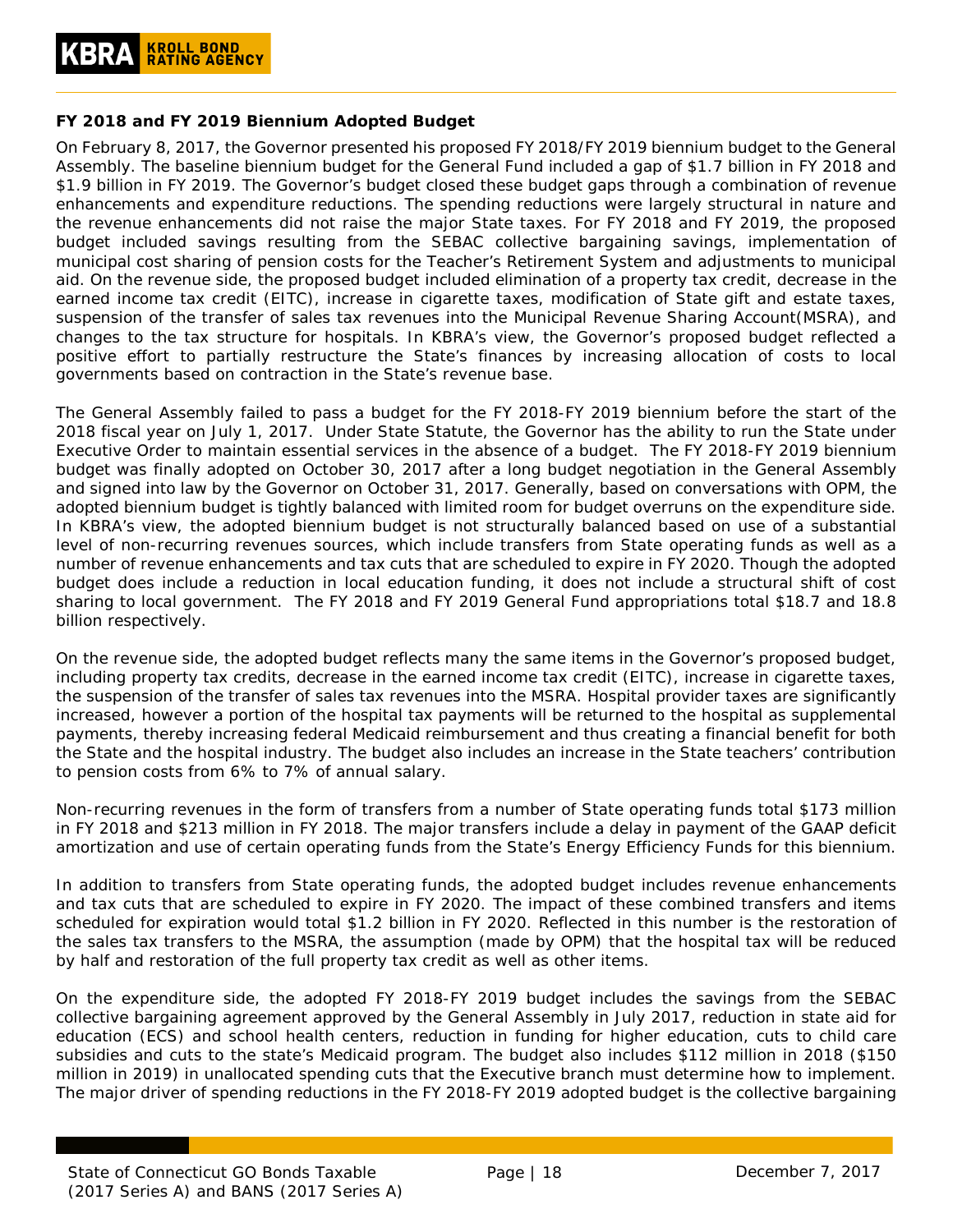# **KROLL BOND<br>RATING AGENCY**

savings, estimated at \$700 million in FY 2018 and \$868 million in FY 2019, included in the five-year extension of the labor contract with the State employees' union (SEBAC). The agreement would freeze all State employee wages over the next three years, increase employee pension and healthcare contributions and make other changes to reduce costs in both the State retirement and healthcare plans. COLA payments and scheduled wage increases resume in FY 2020. The State has also agreed not to lay off any unionized State employees over the next four fiscal years which, in KBRA's view, will limit the State's options for managing its budget in the current biennium and beyond.

In addition to transfers from State operating funds, the adopted budget includes revenue enhancements and tax cuts that are scheduled to expire in FY 2020. The combined transfers and items scheduled for reversion total \$1.2 billion in FY 2018 and \$1.7 billion in FY 2019.Reflected in this number is the restoration of the sales tax transfers to the MSRA, the assumption (made by OPM) that the hospital tax will be reduced by half and restoration of the full property tax credit as well as other items.

The Office of Fiscal Analysis (OFA) and OPM generally develop a projection of the impact of an adopted biennium budget beyond the biennium (Three Year Out report. Based on OFA assessment of the FY 2018- FY 2019 budget impact, the budget gap for FY 2020 is projected at \$1.9 billion and FY 2021 and FY 2022 is projected at \$2.7 billion and \$3.2 billion, respectively.

In the FY 2018-FY 2019 biennium budget adopted by the General Assembly on October 30, 2017, budgeted revenues levels were based on the May 1, 2017 consensus revenue estimates. Based on these estimates, the economic growth rate for total General Fund revenues was projected to be .9% in FY 2018 and .6% in FY 2019. Economic growth rates for the withholding portion of the personal income tax were projected at 2.1% in FY 2018 and 2.1% in FY 2019. Final and estimated income taxes were projected to be flat in FY 2018 and to grow 1% in FY 2019, and sales taxes were projected to grow 2.9% and 2.4%%, respectively, in FY 2018 and FY 2019. Since budget adoption, the November 2017 consensus revenue estimate have been released and General Fund revenue estimates have been revised downwards, as discussed below.

Based on discussions with OPM, the risk areas on the expenditure side of the FY 2018-FY 2019 biennium budget include the challenge facing the State in achieving budgeted saving levels in the areas of personnel expenditures, given the limits on layoffs included in the SEBAC agreement. Another risk area is the ability of the State to maintain compliance in staffing and provision of services related to certain legal consent decrees in the area of social services given cuts in spending. OPM also noted that the tight budget limits the flexibility of the State to meet any unforeseen expenses. As discussed above, the FY 2018-FY 2019 biennium budget also includes a significant level of non-recurring revenues which are scheduled to end in FY 2010.

#### <span id="page-18-0"></span>**FY 2018 Financial Operations**

Based on its letter dated November 20,2017, OPM is projecting a \$202.8 million deficit in the General Fund, slightly more than one percent of net General Fund appropriations for the fiscal year that began on July 1, 2017. A projected deficit at this level triggers the process of development and submission of a deficit mitigation plan by the Governor to the General Assembly. The November 20 OPM letter reflects the adopted FY 2018-FY 2019 budget provisions and the new consensus revenue estimates that were released on November 13, 2017. These new revenue estimates result in General Fund revenues being revised downward by \$227 million compared to the adopted FY 2018-FY 2019 budget. The largest decline was in federal grants based on the final reconciliation process for payments for medical services for the second half of 2017. Net income tax revenues have been revised downward by 34.1 million and sales tax revenue has been revised downwards by \$70 million.

Based on the November 13 consensus revenue estimates, the economic growth rate for total General Fund revenues was projected to be a negative .6% in FY 2018 and to grow 0.4% in FY 2019. Sales taxes are projected to grow 1.2% and 2.5%, respectively, in FY 2018 and FY 2019. Economic growth rates for the withholding portion of the personal income tax are now projected at 2.1% in FY 2018 and 2.2% in FY 2019.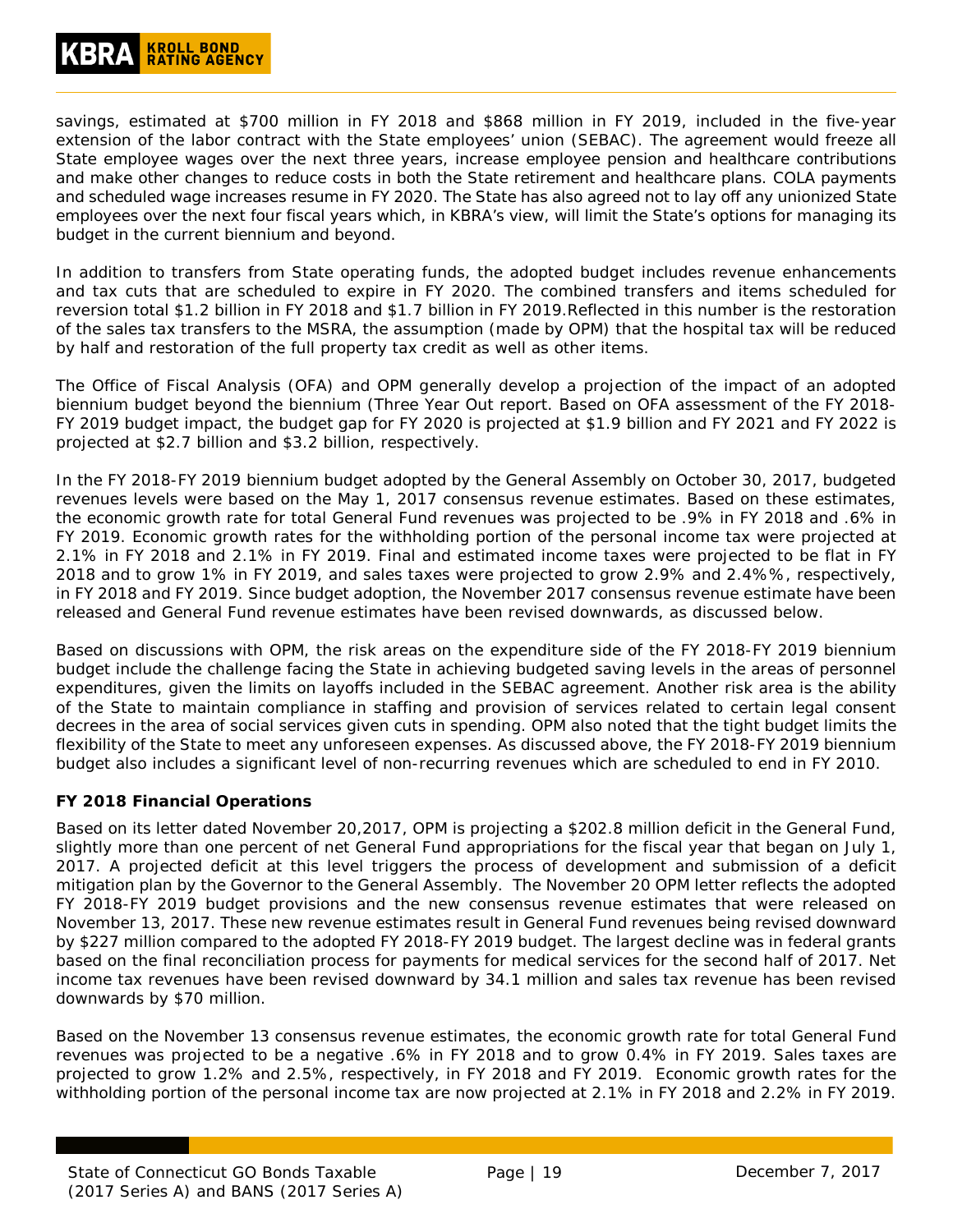Final and estimated income taxes are projected to decline 1.5% in FY 2018 and grow 0.7% in FY 2019. OPM also noted in the November 20 letter that the first three estimated income tax payments for income year 2017 have come in over 6% below target, compared to prior year estimated payments. The underperformance of the estimated income tax revenues has not been reflected in the November consensus revenue estimates; it is expected that receipt of the fourth estimated payment by early January will provide more meaningful information for projection. Currently, approximately 20% of projected revenues from estimated payments have been collected. OPM also notes that that these revenue estimates could be further impacted by changes in taxpayer behavior due to the changes in federal tax law. In KBRA's view, the State's current revenue projections, based on the November 2017 consensus revenue estimates, are fairly conservative, though, as discussed above, there exists the possibility of further revisions. KBRA will continue to monitor the State's revenue performance and the impact on the State's financial operations.

Based on the foregoing, KBRA views the State's financial performance and liquidity as being consistent with an A+ rating determinant rating.

# <span id="page-19-0"></span>**Rating Determinant 4: State Resource Base**

In KBRA's view, the State economy continues to grow but at a slower pace than regional and national growth trends. From 2010 to 2016 the State's population has been flat, while the New England region and nation has grown by 1.9% and 4.5% respectively. Going forward, KBRA expects that Connecticut's population growth will continue to be slower than that for New England and the U.S.



*Source: Bureau of Economic Analysis*

Income levels, as measured by per capita personal income, have historically been the highest in the nation. Per capita personal income in 2016 was \$69,311, which was 113.1% and 140.7% of New England and U.S. levels, respectively. Over the last twenty years, the State's high per capita personal income figure has historically been driven, in part, by the relatively large proportion of residents who work in high paying jobs in the finance, insurance, real estate, and certain manufacturing (such as defense) sectors. The State 's per capita income is still the highest in the nation, but the rate of growth has slowed. Since 2010, Connecticut's per capita personal income has grown by 14.7% while the region and nation has seen higher growth rates of over 20%. This is reflective of losses of many financial sector jobs in the State which have decreased by 3.8% since 2010. Historically, declines in personal income growth have generally been steeper in Connecticut than the region and the U.S. during periods of economic decline.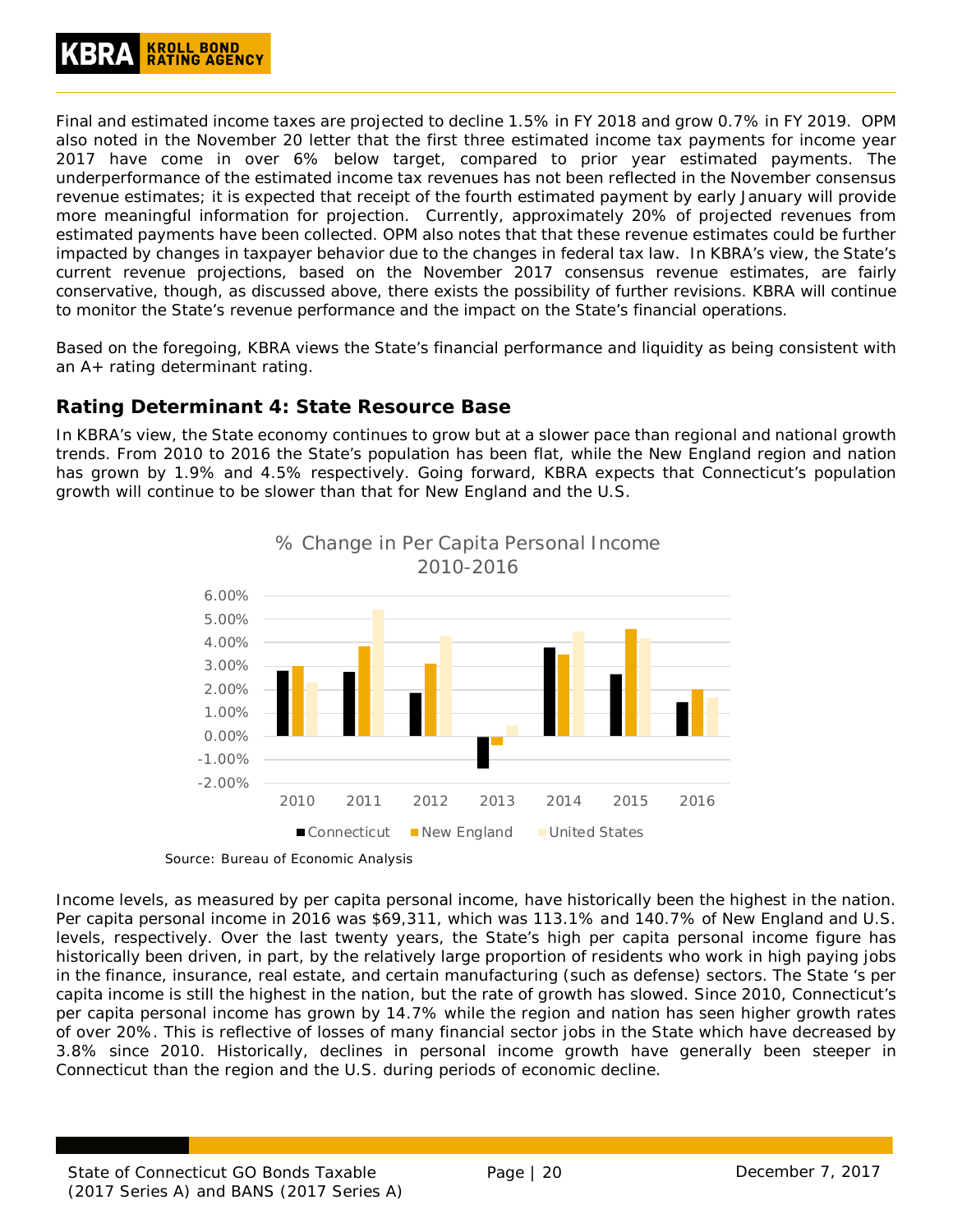

|                                 | 2016 Population                              | Chq. from<br>2010 | 2016<br>Age<br><b>Dependency</b><br>Ratio $1/2$        | Chq. from<br>2010 | 2016<br>Population w/<br><b>B.A. Degree or</b><br>Higher $^{2,4}$ | Chq. from<br>2010 | 2016 Poverty<br>Level <sup>2</sup>    | Chq. from<br>2010 |
|---------------------------------|----------------------------------------------|-------------------|--------------------------------------------------------|-------------------|-------------------------------------------------------------------|-------------------|---------------------------------------|-------------------|
| Connecticut                     | 3,576,452                                    | 0.0%              | 59.8%                                                  | 1.0%              | 38.6%                                                             | 3.1%              | 9.8%                                  | $-0.3%$           |
| New England                     | 14,735,525                                   | 1.9%              | 57.7%                                                  | 1.6%              | 39.1%                                                             | 3.5%              | 10.4%                                 | $-0.8%$           |
| <b>United States</b>            | 323, 127, 515                                | 4.5%              | 61.3%                                                  | 2.5%              | 31.3%                                                             | 3.1%              | 14.0%                                 | $-1.3%$           |
| Connecticut as % of New England | N/A                                          |                   | 103.6%                                                 |                   | 98.8%                                                             |                   | 94.2%                                 |                   |
| Connecticut as % of U.S.        | N/A                                          |                   | 97.4%                                                  |                   | 123.3%                                                            |                   | 70.0%                                 |                   |
| Source: U.S. Census Bureau      |                                              |                   |                                                        |                   |                                                                   |                   |                                       |                   |
|                                 | <b>2016 Personal Income</b><br>(\$ Billions) | Chq. from<br>2010 | <b>2016 Per</b><br>Capita<br>Personal<br><b>Income</b> | Chq. from<br>2010 | 2016<br><b>Real Gross</b><br><b>State Product</b><br>(\$Billions) | Chq. from<br>2010 | 2016<br><b>Real GSP Per</b><br>Capita | Chq. from<br>2010 |
| Connecticut                     | \$247.9                                      | 15.2%             | \$69,311                                               | 14.7%             | \$227.6                                                           | $-2.1%$           | \$63,636                              | $-2.9%$           |
| New England                     | \$903.3                                      | 24.1%             | \$61.299                                               | 21.3%             | \$870.6                                                           | 6.0%              | \$59,079                              | 3.1%              |
| <b>United States</b>            | \$15,912.8                                   | 31.7%             | \$49,246                                               | 25.1%             | \$16,385.2                                                        | 12.0%             | \$50,708                              | 5.6%              |
| Connecticut as % of New England | N/A                                          |                   | 113.1%                                                 |                   | N/A                                                               |                   | 107.7%                                |                   |
| Connecticut as % of U.S.        | N/A                                          |                   | 140.7%                                                 |                   | N/A                                                               |                   | 125.5%                                |                   |

Connecticut as % of U.S. *Source: Bureau of Economic Analysis*

*1 Age dependency ratio is the sum of the population under 18 yrs and over 65 yrs divided by persons age 18 to 64 yrs.*

*2 Year over year change shown as nominal change in percentage points.*

*3 New England is defined as Connecticut, Maine, Massachusetts, New Hampshire, Rhode Island, and Vermont* 

*4 Percent of the population aged 25 and over.*

Overall, Connecticut's real GSP has decreased by 2.1% since 2010 while the GSP of the region and nations grew during the same period. Since 2014, the State's real GSP has grown by approximately 2.0%.



*Source: Bureau of Economic Analysis*

The State continues to have a fairly diverse economic base. In 2017, eighteen "Fortune 500" companies were headquartered in Connecticut, including United Technologies Corporation ("UTC"), Cigna, Praxair, Priceline Group and Hartford Financial Service Group. KBRA notes that the defense industry, which comprises about one-quarter of the State's manufacturing employees, is an important component of the State's economy and has demonstrated renewed strength since 2002 we expect this trend to continue. Major defense companies include United Technologies Corporation and its Pratt and Whitney Aircraft Division, Sikorsky Aircraft (a division of Lockheed Martin), and General Dynamics Corporation's Electric Boat Division. In September 2016, Governor Malloy announced that Sikorsky Aircraft would remain headquartered in the State for at least another 16 years.

In the summer of 2017, Aetna announced that it was moving its headquarters and 250 jobs from the state to New York City. General Electric moved its headquarters in 2016 to Boston after moving to Connecticut in the 1970s. Other companies that have historically been in the State such as the Hartford Financial Services Group have stated their continued commitment to the State.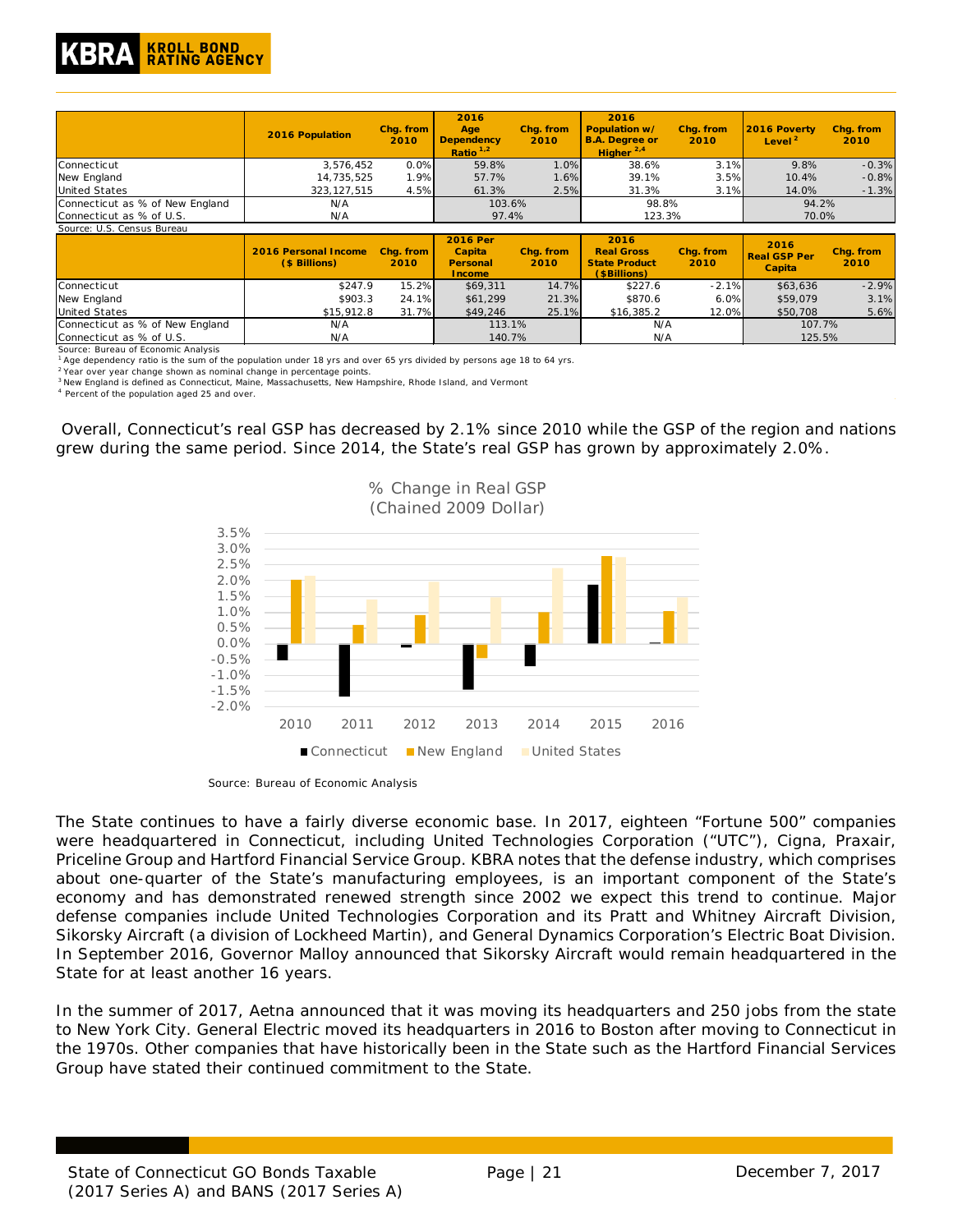

Since 2010, the State has also generally lagged the New England region and the United States in growth in total employment and reduction of the unemployment rate. Between 2010 and 2016, total State employment grew 3.3%, as compared to 5.6% for the region and 10.7% for the US. Connecticut's employment gains reflect the continued slow growth of the State's economy.



*Source Bureau of Labor Statistic*

Despite the continued decline of the State's average unemployment rate from a peak of 9.1% in 2010 to 5.1% in 2016, the unemployment rate in Connecticut is still above that of the region and U.S., which averaged 4.1% and 4.9% in 2016, respectively. As of September 2017, the State's unemployment rate is 4.0% compared to 3.5% for the New England region and 4.2% nationwide.



Source: U.S. Bureau of Labor Statistics